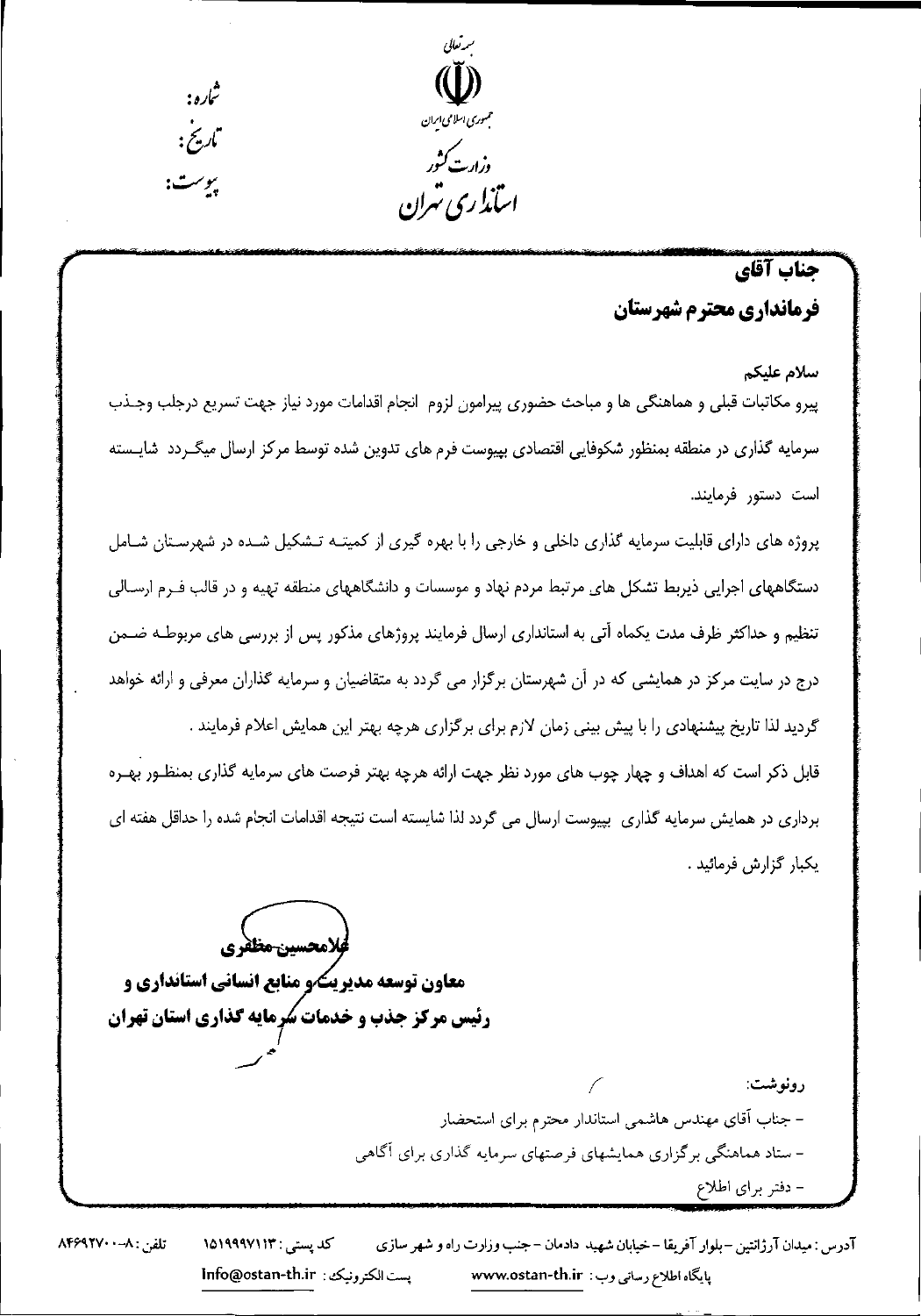# ۱۶-د- تأسیسات

| هبلغ كل (ريال) | $\mathcal{L}(\mathcal{L})$<br>مشخصات فنى    | عنران تأسيسات ·          | <u>زديف</u>   |
|----------------|---------------------------------------------|--------------------------|---------------|
| انجام شده      |                                             |                          |               |
|                | كيلو وات مورد نياز:                         | انشعاب برق               |               |
|                | قطر لوله  اينچ                              | انشعاب آب                | 2             |
|                | مترمکعب مورد نیاز:                          | انشعاب گاز               | 3             |
|                | ارائه پروانه بهره برداری و مشخصات کامل چاه: | جاه                      |               |
|                |                                             | تجهيزات پمپاژ            | ۵             |
|                |                                             | منبع زمينى               | ۶             |
|                |                                             | منبع هوایی               | ۷             |
|                |                                             | سيستم تصفيه آب           |               |
|                |                                             | استخر                    | $\mathbf{A}$  |
|                |                                             | تابلو برق اصلى           | ١.            |
|                |                                             | تابلو برق فرعى           | $\mathcal{U}$ |
|                |                                             | ترانسفورماتور و متعلقات  | $\mathcal{N}$ |
|                |                                             | تجهيزات پست برق          | $\mathcal{N}$ |
|                |                                             | تیرگذاری                 | $\mathcal{N}$ |
|                |                                             | موتور ژانراتور برق       | ١۵            |
|                |                                             | دیگ بخار                 | ۱۶            |
|                |                                             | دیگ آب گرم               | ١Y            |
|                |                                             | باسكول                   | ١٨            |
|                |                                             | چیلر / برجهای خنک کننده  | 19            |
|                |                                             | سيستم اعلام و اطفاء حريق | ٢٠            |
|                |                                             | سيستم حفاظتى             | ۲۱            |
|                |                                             | جرثقيل                   | ٢٢            |
|                |                                             | فاضلاب بهداشتى           | ٢٣            |
|                |                                             | فاضلاب صنعتي             | ٢۴            |
|                |                                             | أرتباطات                 | ۲۵            |

 $\label{eq:2.1} \mathcal{L}(\mathcal{L}^{\mathcal{L}}_{\mathcal{L}}(\mathcal{L}^{\mathcal{L}}_{\mathcal{L}})) = \mathcal{L}(\mathcal{L}^{\mathcal{L}}_{\mathcal{L}}(\mathcal{L}^{\mathcal{L}}_{\mathcal{L}})) = \mathcal{L}(\mathcal{L}^{\mathcal{L}}_{\mathcal{L}}(\mathcal{L}^{\mathcal{L}}_{\mathcal{L}})) = \mathcal{L}(\mathcal{L}^{\mathcal{L}}_{\mathcal{L}}(\mathcal{L}^{\mathcal{L}}_{\mathcal{L}}))$ 

 $\mathcal{L}(\mathcal{L}(\mathcal{L}(\mathcal{L}(\mathcal{L}(\mathcal{L}(\mathcal{L}(\mathcal{L}(\mathcal{L}(\mathcal{L}(\mathcal{L}(\mathcal{L}(\mathcal{L}(\mathcal{L}(\mathcal{L}(\mathcal{L}(\mathcal{L}(\mathcal{L}(\mathcal{L}(\mathcal{L}(\mathcal{L}(\mathcal{L}(\mathcal{L}(\mathcal{L}(\mathcal{L}(\mathcal{L}(\mathcal{L}(\mathcal{L}(\mathcal{L}(\mathcal{L}(\mathcal{L}(\mathcal{L}(\mathcal{L}(\mathcal{L}(\mathcal{L}(\mathcal{L}(\mathcal{$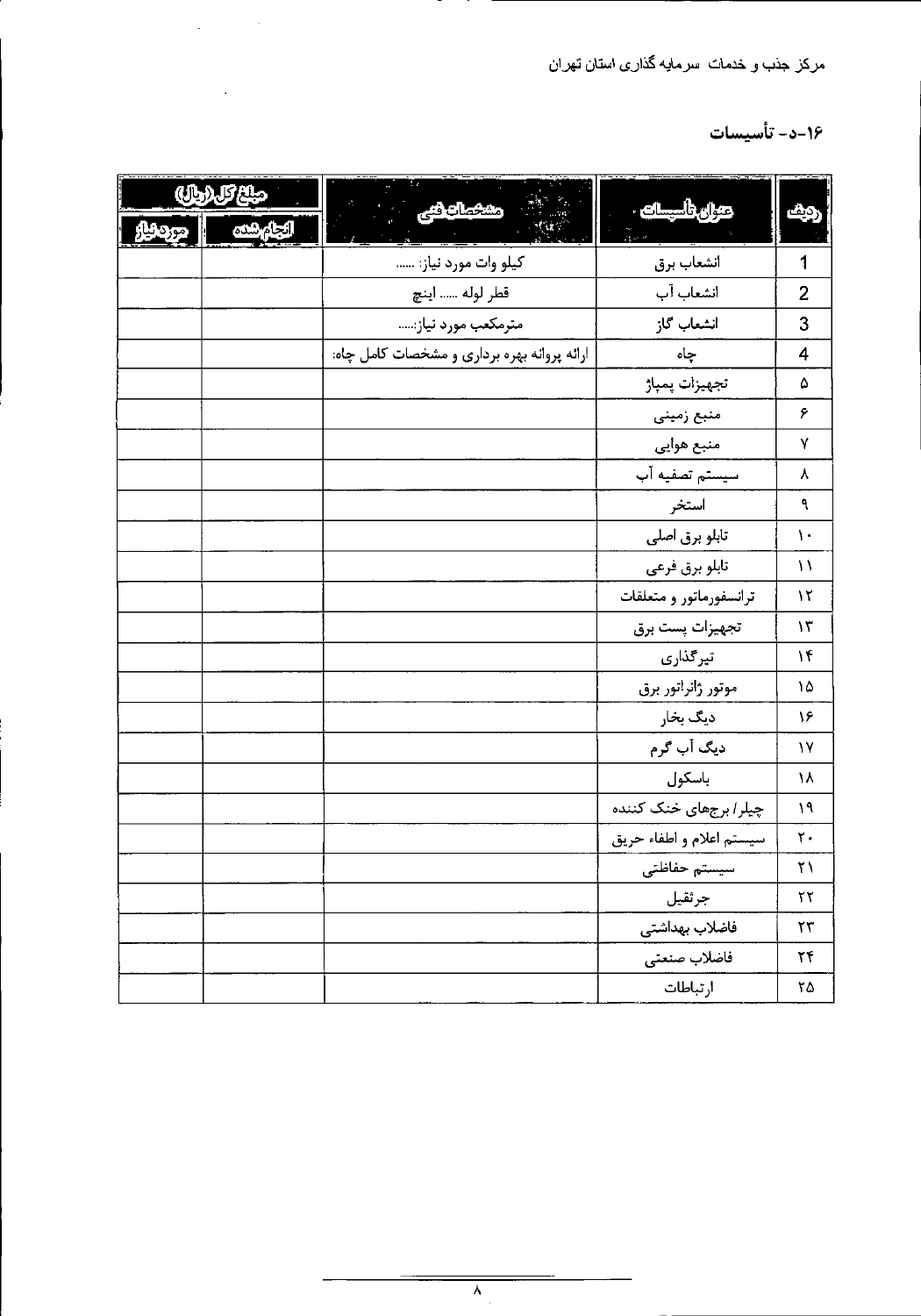۳ - هدف از اجرای طرح

۴- ویژگی های بارز طرح

۵- اقدامات انجام شده تاكنون

۶- توضیحات در خصوص توجیه اقتصادی پروژه ۷- معرفی مصرف کنندگان اصلی خدمات ۸- معرفی رقبا در منطقه 

 $\sim$ 

**\*\*\*\*\*\*\*\*\*\*\*\*\*\*\*\*\*\*\*\***\*

 $\mathbf{\hat{r}}$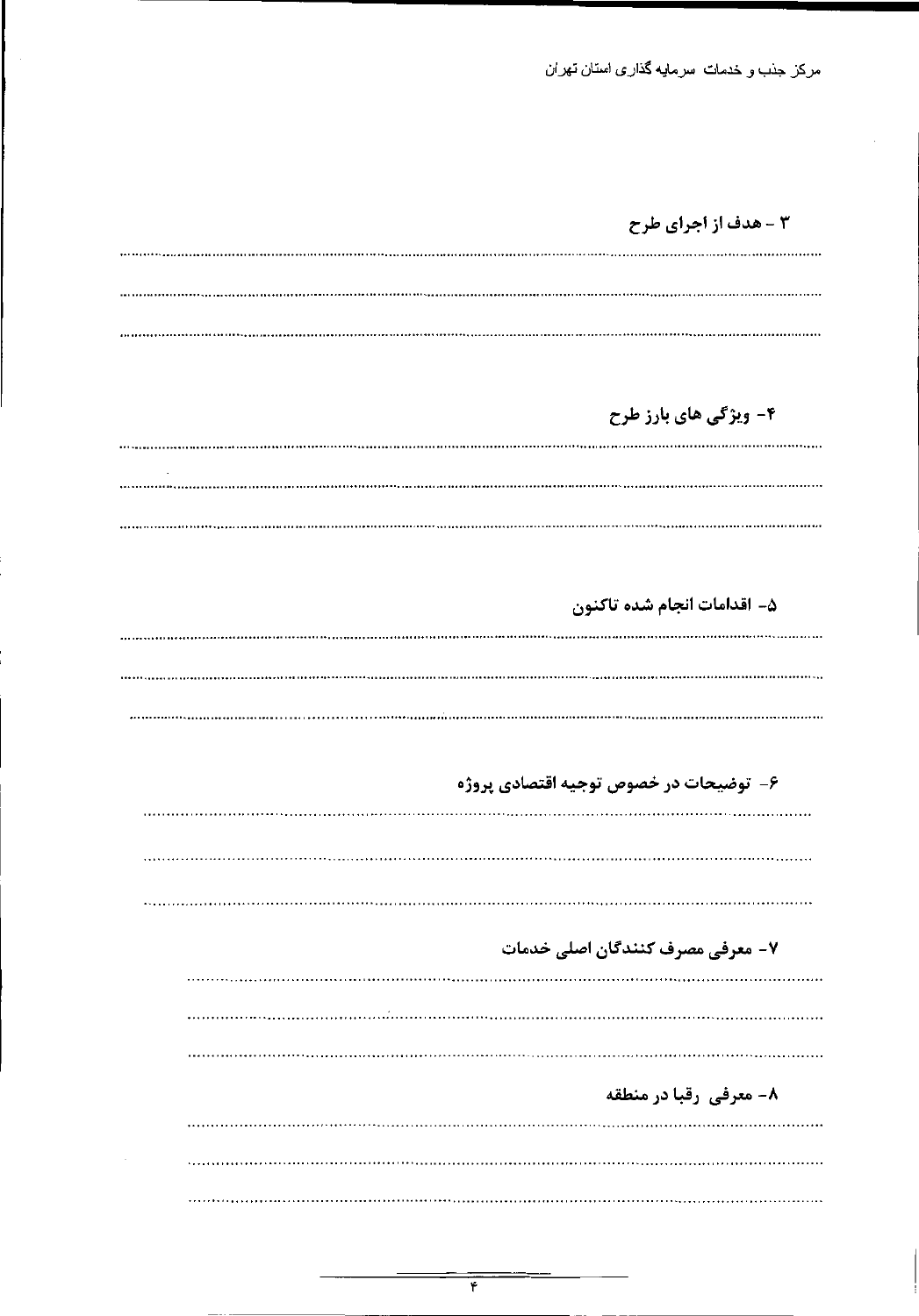$\cdot$ 

۳-هدف از اجرای طرح

۴-ویژگی های بارز طرح

۵-اقدامات انجام شده تاكنون

#### ۶- توضیحات در خصوص توجیه اقتصادی پروژه

. . *. . . . .* . . . . . . .

.............................

۷-معرفی مصرف کنندگان اصلی خدمات

٣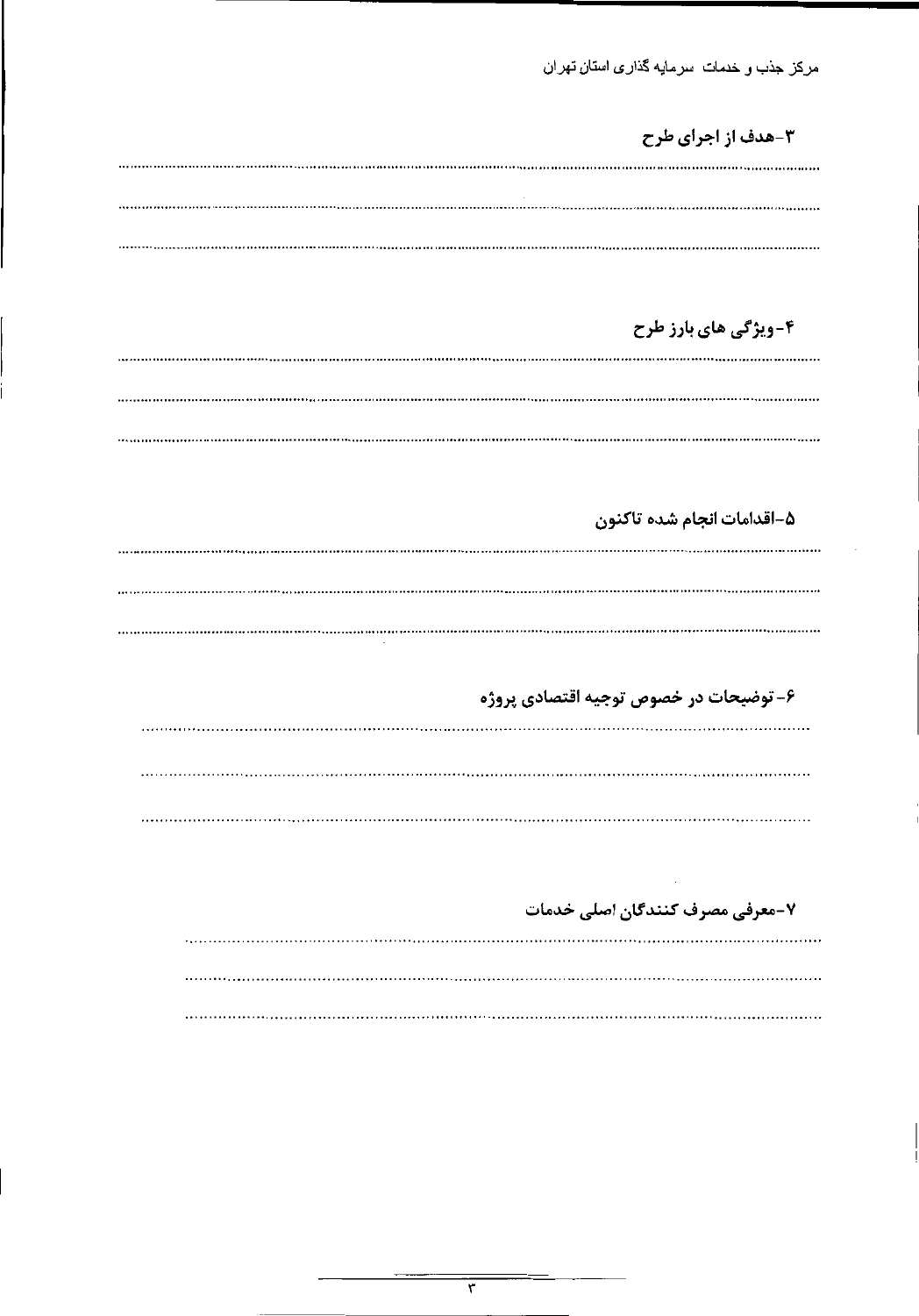# ۱۶-ح -جیره غذایی

| فيمت واحد<br>$\mathcal{L}_{\mathbf{r}}$<br>Jļ<br>$=$ | $\mathcal{E}_j$<br>в<br>وأحد<br><b>A</b> | $-$<br>$\sim$<br>رمقدار<br>цŀ,<br>$\mathcal{L}_{\mathcal{L}}$ | $- -$<br>$\mathcal{P}_{\mathcal{C}}$<br>شح<br>$\mathcal{L}_{\mathcal{A}}$<br>$\frac{1}{2} \left( \frac{1}{2} \right) \left( \frac{1}{2} \right) \left( \frac{1}{2} \right) \left( \frac{1}{2} \right) \left( \frac{1}{2} \right) \left( \frac{1}{2} \right) \left( \frac{1}{2} \right) \left( \frac{1}{2} \right) \left( \frac{1}{2} \right) \left( \frac{1}{2} \right) \left( \frac{1}{2} \right) \left( \frac{1}{2} \right) \left( \frac{1}{2} \right) \left( \frac{1}{2} \right) \left( \frac{1}{2} \right) \left( \frac{1}{2} \right) \left( \frac$ | <u>— 1</u><br>$-$<br>كزديفة<br><b>Property</b> |
|------------------------------------------------------|------------------------------------------|---------------------------------------------------------------|---------------------------------------------------------------------------------------------------------------------------------------------------------------------------------------------------------------------------------------------------------------------------------------------------------------------------------------------------------------------------------------------------------------------------------------------------------------------------------------------------------------------------------------------------------|------------------------------------------------|
|                                                      |                                          |                                                               |                                                                                                                                                                                                                                                                                                                                                                                                                                                                                                                                                         |                                                |
|                                                      |                                          |                                                               |                                                                                                                                                                                                                                                                                                                                                                                                                                                                                                                                                         |                                                |
|                                                      |                                          |                                                               |                                                                                                                                                                                                                                                                                                                                                                                                                                                                                                                                                         |                                                |
|                                                      |                                          |                                                               |                                                                                                                                                                                                                                                                                                                                                                                                                                                                                                                                                         |                                                |
|                                                      |                                          |                                                               |                                                                                                                                                                                                                                                                                                                                                                                                                                                                                                                                                         |                                                |
|                                                      |                                          |                                                               |                                                                                                                                                                                                                                                                                                                                                                                                                                                                                                                                                         |                                                |
|                                                      |                                          |                                                               |                                                                                                                                                                                                                                                                                                                                                                                                                                                                                                                                                         |                                                |
|                                                      |                                          |                                                               |                                                                                                                                                                                                                                                                                                                                                                                                                                                                                                                                                         |                                                |
|                                                      |                                          |                                                               |                                                                                                                                                                                                                                                                                                                                                                                                                                                                                                                                                         |                                                |
|                                                      |                                          |                                                               |                                                                                                                                                                                                                                                                                                                                                                                                                                                                                                                                                         |                                                |
|                                                      |                                          |                                                               |                                                                                                                                                                                                                                                                                                                                                                                                                                                                                                                                                         |                                                |
|                                                      |                                          |                                                               |                                                                                                                                                                                                                                                                                                                                                                                                                                                                                                                                                         |                                                |
|                                                      |                                          |                                                               |                                                                                                                                                                                                                                                                                                                                                                                                                                                                                                                                                         |                                                |
|                                                      |                                          |                                                               |                                                                                                                                                                                                                                                                                                                                                                                                                                                                                                                                                         |                                                |

| -----                        | ________ | ---------                                |  |
|------------------------------|----------|------------------------------------------|--|
| ________<br>________________ |          | -جمع هزينه ،<br>∼<br>…∕<br>ັ<br><u>.</u> |  |

**Contract** 

 $\mathbb{Z}^2$ 

۱۶-ط-ترکیب گله

|                                                                                                                                                                                                                                  | أتعدادا | $\mathbf{r}$ , $\mathbf{r}$ , $\mathbf{r}$ , $\mathbf{r}$<br>$\cdot$ - $\cdot$ $\cdot$<br>$\mathbf{q}_0$<br>$\omega^2 = 1/\sqrt{2}$ | - - -<br>$\cdots$  |
|----------------------------------------------------------------------------------------------------------------------------------------------------------------------------------------------------------------------------------|---------|-------------------------------------------------------------------------------------------------------------------------------------|--------------------|
| مسال المسابق المسابق المسابق المسابق المسابق المسابق المسابق المسابق المسابق المسابق المسابق المسابق المسابق ا<br>المسابق المسابق المسابق المسابق المسابق المسابق المسابق المسابق المسابق المسابق المسابق المسابق المسابق المساب |         | المعالج والمستقيد المستوينات ومن                                                                                                    | شح<br>$\mathbf{z}$ |
|                                                                                                                                                                                                                                  |         |                                                                                                                                     |                    |
|                                                                                                                                                                                                                                  |         |                                                                                                                                     |                    |
|                                                                                                                                                                                                                                  |         |                                                                                                                                     |                    |
|                                                                                                                                                                                                                                  |         |                                                                                                                                     |                    |
|                                                                                                                                                                                                                                  |         |                                                                                                                                     |                    |
|                                                                                                                                                                                                                                  |         |                                                                                                                                     |                    |
|                                                                                                                                                                                                                                  |         |                                                                                                                                     |                    |
|                                                                                                                                                                                                                                  |         |                                                                                                                                     |                    |
|                                                                                                                                                                                                                                  |         |                                                                                                                                     |                    |
|                                                                                                                                                                                                                                  |         |                                                                                                                                     |                    |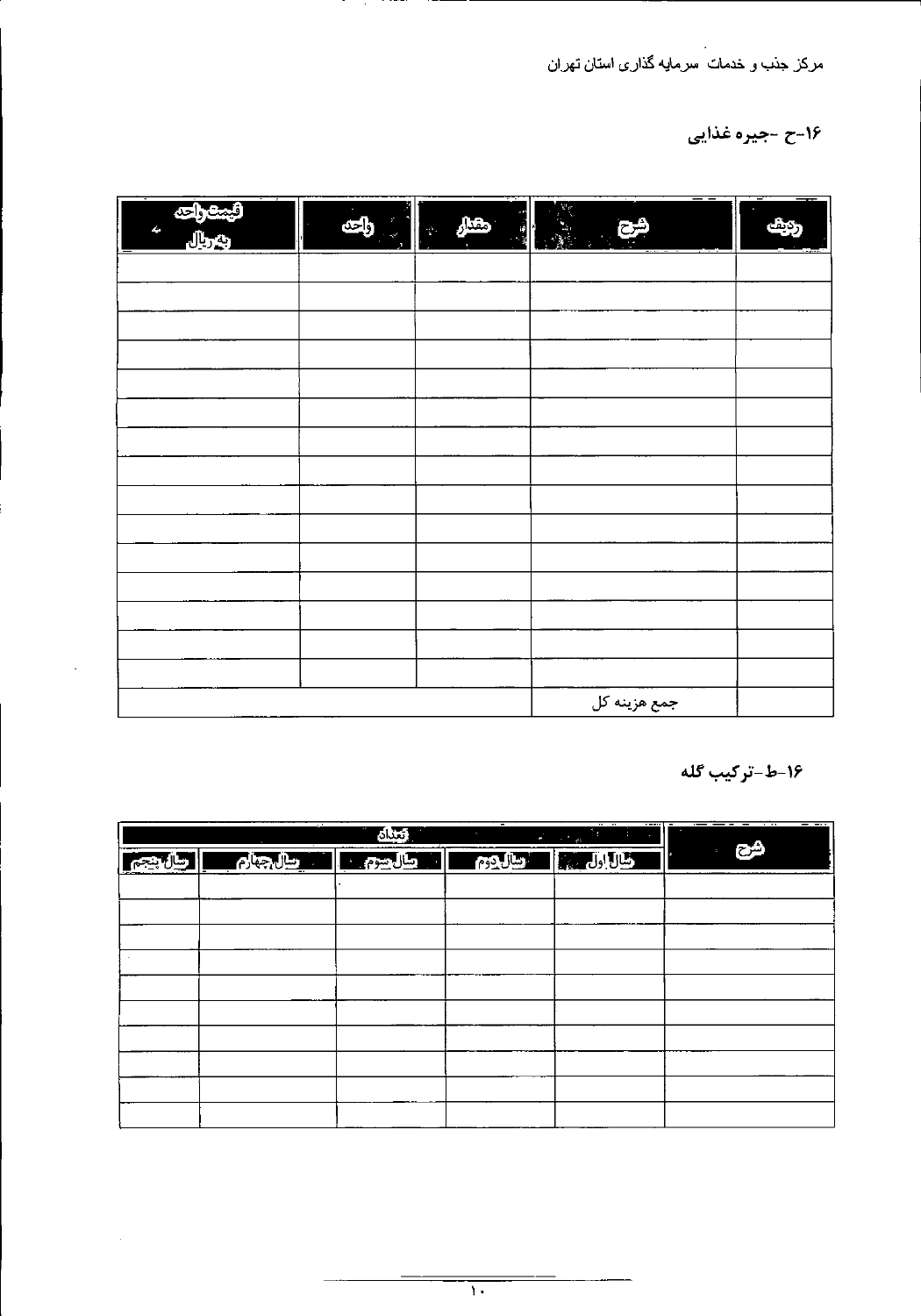1۶-ي-ساير

| <b>PERSONAL</b><br><b>BALLARDER</b><br>———————<br>w<br>مقدا<br>r.<br>$-$<br>. . | $\sim$ $\sim$ $\sim$<br>- -<br>----------<br>. .<br>——<br><b>TALK</b><br>(شرح)<br>in 1999.<br><b>Section</b><br>——<br><u>, administration communication</u><br>$\mathcal{L}$ and $\mathcal{L}$<br><u>in the property company was a series of the property of the series of the property of the series of the series of the series of the series of the series of the series of the series of the series of the series of the serie</u><br>$\mathbf{r}$ |
|---------------------------------------------------------------------------------|--------------------------------------------------------------------------------------------------------------------------------------------------------------------------------------------------------------------------------------------------------------------------------------------------------------------------------------------------------------------------------------------------------------------------------------------------------|
|                                                                                 | درصد تلفات                                                                                                                                                                                                                                                                                                                                                                                                                                             |
|                                                                                 | درصد خروجی/ حذفی                                                                                                                                                                                                                                                                                                                                                                                                                                       |
|                                                                                 |                                                                                                                                                                                                                                                                                                                                                                                                                                                        |

16-ک-منابع انسانی

تعداد اشتغالزایی مستقیم طرح ............... نفر و غیر مستقیم ............... نفر پیش بینی می شود. ۱۶-ل-برآورد سرمایه گذاری

| <b>ALC: 45</b><br>. .<br>$\overline{\phantom{a}}$<br><b>יַ</b> יָטַעַ<br>-----<br>$- \cdot -$<br>$  -$<br><u> 1986 - 1987 - 1988 - 1988 - 1988 - 1988 - 1988 - 1988 - 1988 - 1988 - 1988 - 1988 - 1988 - 1988 - 1988 - 1988 - 1988 - 1988 - 1988 - 1988 - 1988 - 1988 - 1988 - 1988 - 1988 - 1988 - 1988 - 1988 - 1988 - 1988 - 1988 - 198</u><br>a., | . ست<br>.<br><u> 1950 - An de Maria de Santo de Santo de Santo de Santo de Santo de Santo de Santo de Santo de Santo de Santo de Santo de Santo de Santo de Santo de Santo de Santo de Santo de Santo de Santo de Santo de Santo de Santo de </u> | $-$ and the second contract of the second contract $\overline{A}$ |
|-------------------------------------------------------------------------------------------------------------------------------------------------------------------------------------------------------------------------------------------------------------------------------------------------------------------------------------------------------|---------------------------------------------------------------------------------------------------------------------------------------------------------------------------------------------------------------------------------------------------|-------------------------------------------------------------------|
|                                                                                                                                                                                                                                                                                                                                                       | ىس                                                                                                                                                                                                                                                |                                                                   |

|        | _____<br>____________<br>-----<br>-- |
|--------|--------------------------------------|
|        | سرمایه در گردش                       |
| ______ | ---                                  |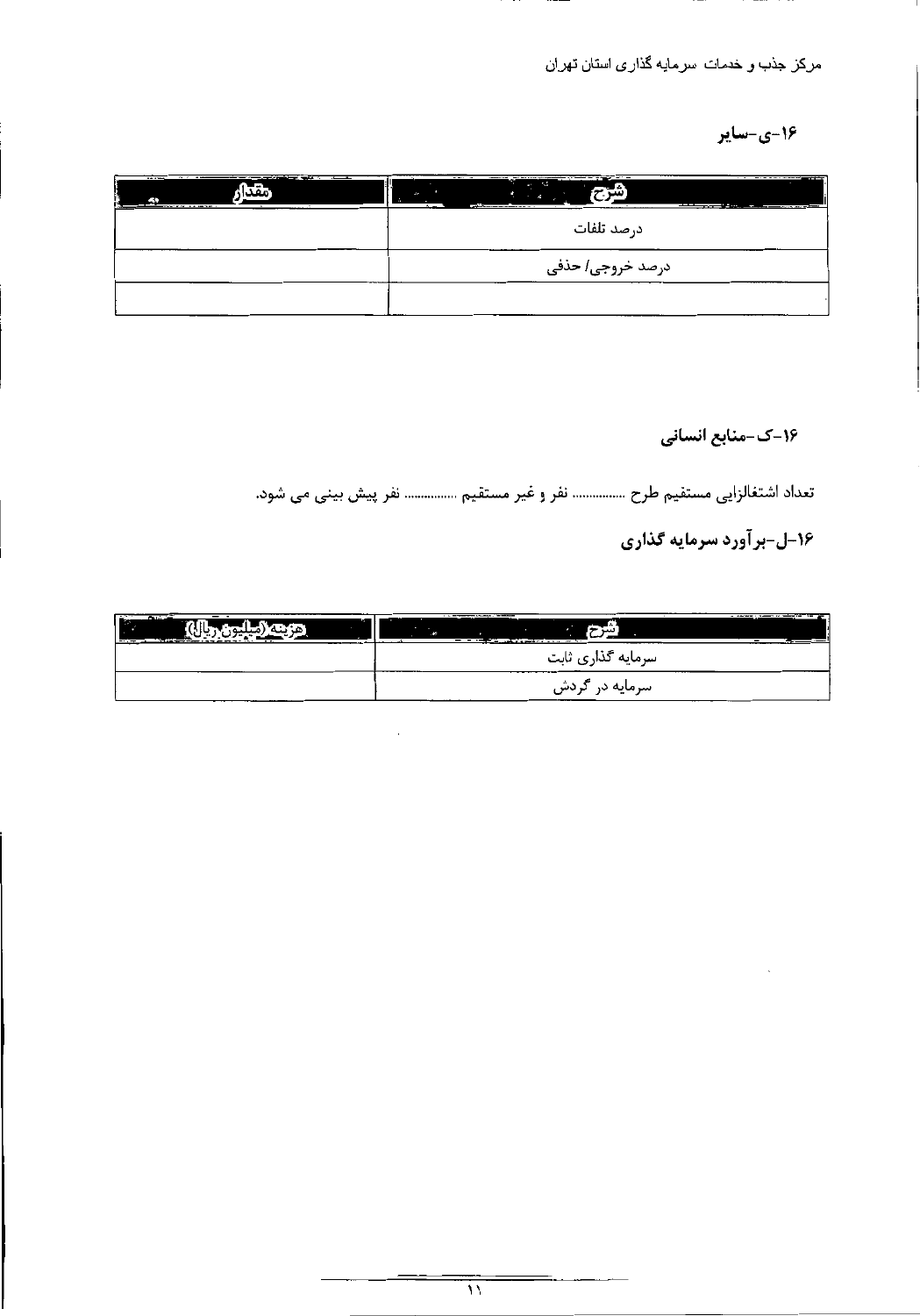## 1- موضوع طرح

|                | $\sim$                                              |                         |                                                   |               | 。 *                         | شرح                   |
|----------------|-----------------------------------------------------|-------------------------|---------------------------------------------------|---------------|-----------------------------|-----------------------|
|                |                                                     |                         |                                                   |               |                             | عنوان طرح             |
|                |                                                     |                         |                                                   |               |                             | مجري طرح              |
| کشاورزی $\Box$ | ا∐ دامداری                                          | ⊡ گردشگری               | □ خدماتی                                          | معدنی $\Box$  | صنعتی $\Box$                | نوع طرح               |
|                |                                                     | نوسازی و تجهیز □        | توسعه []                                          |               | ایجادی ⊡                    |                       |
|                | منابع طبیعی $\Box$                                  | ⊡ تحت پوشش              | تعاونی $\Box$                                     | دولتی $\Box$  | ∖ ⊡ خصوصی                   | وضعيت مالكيت محل اجرا |
|                |                                                     | ⊡ ساير                  | شهرسازی $\Box$                                    | □ اوقاف       | شهرداری $\,\mathop{\Box}\,$ |                       |
| $BOR \Box$     | <b>BOO</b> <sup>[]</sup><br><b>BOL</b> <sub>D</sub> | <b>BOT</b> <sub>D</sub> | DBFO <sub>U</sub><br>[] تأمين مالي خارجي [] خصوصي | MOOT <b>D</b> | ROO <b>O</b><br><b>BOOT</b> | مدل سرمایه گذاری      |

# ۲-پیش بینی تولید

| *سال مبنا  13 | سال  ١٣ | اسال ۱۳ | $\mathcal{A}$<br>سال       |
|---------------|---------|---------|----------------------------|
|               |         |         | درصد استفاده از ظرفیت عملی |
|               |         |         | توليدات: (واحد بر حسب )    |
|               |         |         | محصول                      |
|               |         |         | توليدات: (واحد بر حسب )    |
|               |         |         | محصول                      |
|               |         |         | توليدات: (واحد بر حسب )    |
|               |         |         | محصول                      |
|               |         |         | توليدات: (واحد بر حسب )    |
|               |         |         | محصول                      |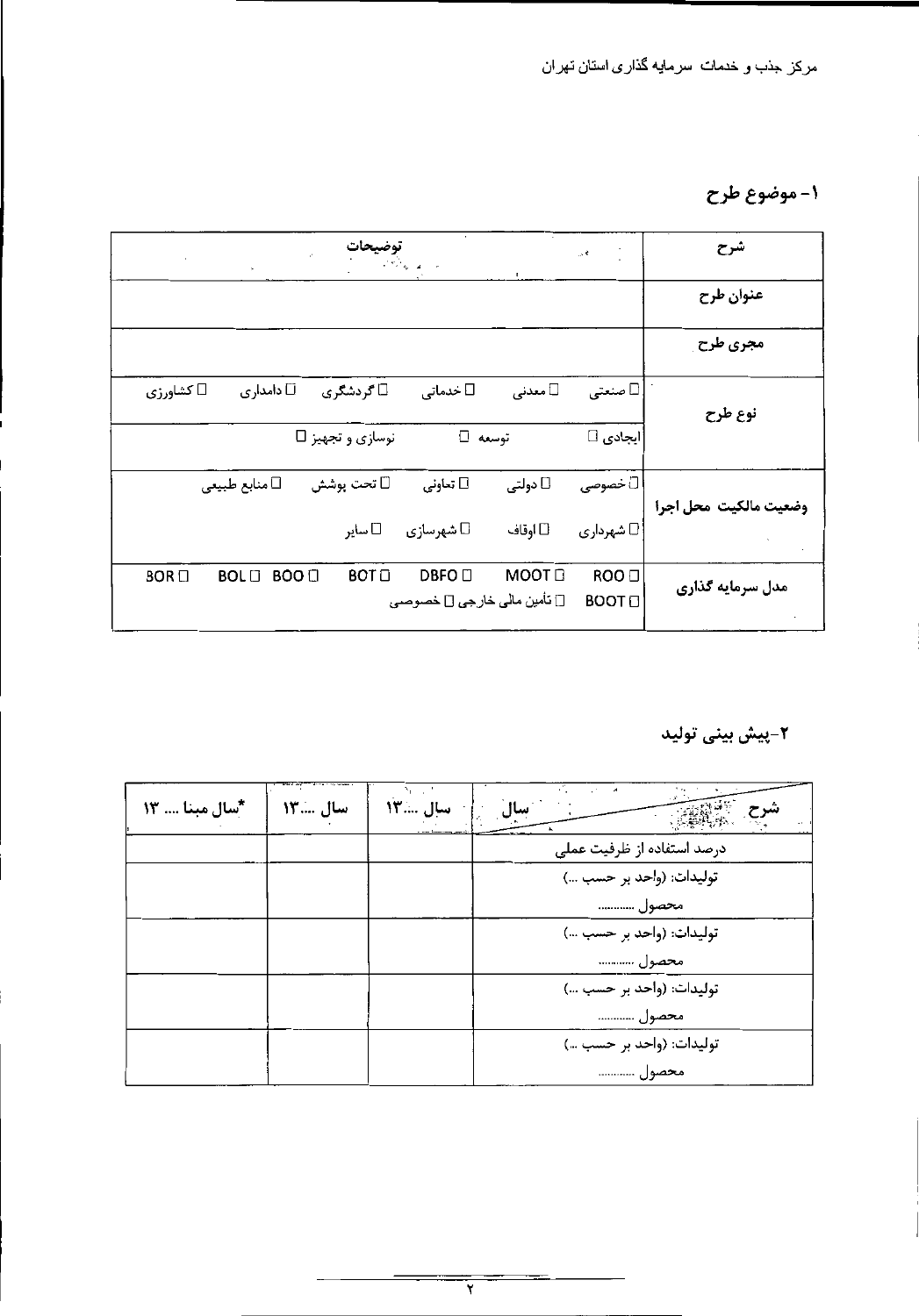$\epsilon$ 



مرکز جذب و خدمات سرمایه گذاری استان تهران

١

# نوع پروژه: دامپروري

عنوان پروژه:

محل اجرا: شهرستان ....

فرمانداری شهرستان:.........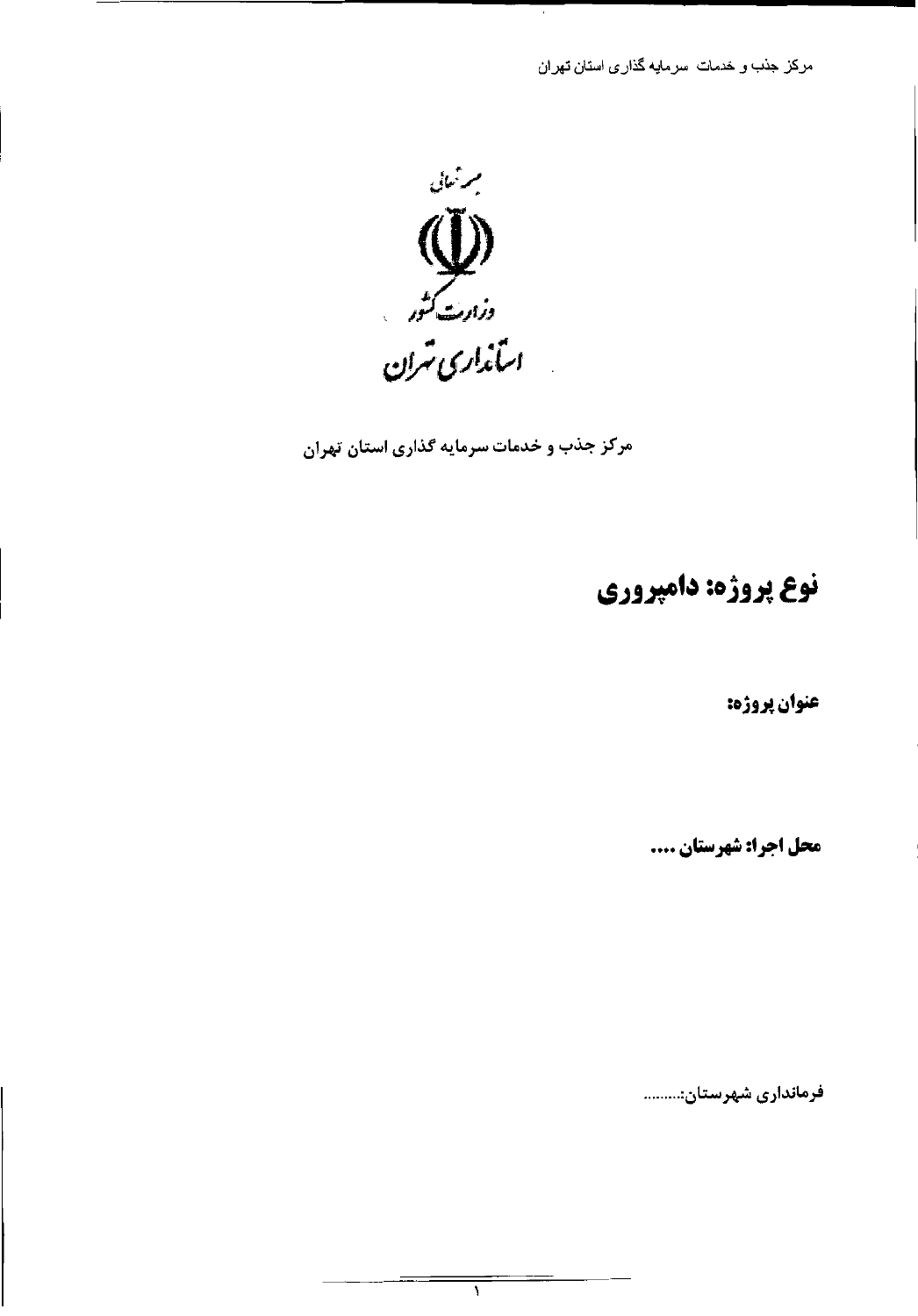15-ب-ساختمانهای مورد نیاز

| _______ <del>__</del> __ | <b>َموجود/موردنیاز</b><br>$\{ \mathbf{r}_{\text{max}}, \mathbf{r}_{\text{max}}^{\text{th}} \}$ . | ِمُّ مقدار<br>گر<br>(متر مبع) | شرح<br>$\sim$<br><u>and a station of the station of the station of the station of the station of the station of the station of the station of the station of the station of the station of the station of the station of the station of the stati</u> | $\frac{1}{2}$ and $\frac{1}{2}$ and $\frac{1}{2}$ are $\frac{1}{2}$<br>رديف |
|--------------------------|--------------------------------------------------------------------------------------------------|-------------------------------|-------------------------------------------------------------------------------------------------------------------------------------------------------------------------------------------------------------------------------------------------------|-----------------------------------------------------------------------------|
|                          |                                                                                                  |                               |                                                                                                                                                                                                                                                       |                                                                             |
|                          |                                                                                                  |                               |                                                                                                                                                                                                                                                       |                                                                             |
|                          |                                                                                                  |                               |                                                                                                                                                                                                                                                       |                                                                             |
|                          |                                                                                                  |                               |                                                                                                                                                                                                                                                       |                                                                             |
|                          |                                                                                                  |                               | جمع کل هزینه                                                                                                                                                                                                                                          |                                                                             |

1۵-ج- تجهیزات اصلی طرح (در صورت خارجی بودن نوع ارز را مشخص نمایید)

|      | بهای خرید واحد(ریال) | كشور   | $\alpha$ and $\alpha$ and $\alpha$ |                                    | $\frac{1}{2}$        | $\frac{1}{2} \left( \frac{1}{2} \right) \left( \frac{1}{2} \right) \left( \frac{1}{2} \right) \left( \frac{1}{2} \right) \left( \frac{1}{2} \right) \left( \frac{1}{2} \right) \left( \frac{1}{2} \right) \left( \frac{1}{2} \right) \left( \frac{1}{2} \right) \left( \frac{1}{2} \right) \left( \frac{1}{2} \right) \left( \frac{1}{2} \right) \left( \frac{1}{2} \right) \left( \frac{1}{2} \right) \left( \frac{1}{2} \right) \left( \frac{1}{2} \right) \left( \frac$ |
|------|----------------------|--------|------------------------------------|------------------------------------|----------------------|----------------------------------------------------------------------------------------------------------------------------------------------------------------------------------------------------------------------------------------------------------------------------------------------------------------------------------------------------------------------------------------------------------------------------------------------------------------------------|
| ارزی |                      | سأزنده | تعداد<br>$\mathbf{A}$              | <sup>لاء</sup> ِ نوع مصرف<br>it. A | نام تجهيزات<br>- 天津。 | ديف                                                                                                                                                                                                                                                                                                                                                                                                                                                                        |
|      |                      |        |                                    |                                    |                      |                                                                                                                                                                                                                                                                                                                                                                                                                                                                            |
|      |                      |        |                                    |                                    |                      |                                                                                                                                                                                                                                                                                                                                                                                                                                                                            |
|      |                      |        |                                    |                                    |                      |                                                                                                                                                                                                                                                                                                                                                                                                                                                                            |
|      |                      |        |                                    |                                    |                      |                                                                                                                                                                                                                                                                                                                                                                                                                                                                            |
|      |                      |        |                                    |                                    |                      |                                                                                                                                                                                                                                                                                                                                                                                                                                                                            |
|      |                      |        |                                    |                                    |                      |                                                                                                                                                                                                                                                                                                                                                                                                                                                                            |

|                               | 20<br>. പറ<br>$\mathbf{a}$ . $\mathbf{b}$<br>$\overline{\phantom{a}}$<br>$   -$<br>- - |      |
|-------------------------------|----------------------------------------------------------------------------------------|------|
| .<br>$--- -$<br>______<br>___ | ---                                                                                    | ____ |

15-د- وسائط نقليه مورد نياز

| بهای خرید واحد<br>(ريال) | .,<br>أنوعٌ سوخت مصرفي<br>$\sigma=0.1$ | تعداد | عنوان وسيله نقليه<br>$-1$ | رديف |
|--------------------------|----------------------------------------|-------|---------------------------|------|
|                          |                                        |       |                           |      |
|                          |                                        |       |                           |      |
|                          |                                        |       |                           |      |
|                          |                                        |       |                           |      |
|                          |                                        |       |                           | 5    |
|                          |                                        |       | جمع کل هزینه              |      |

1۵-ه- اثاثیه و لوازم اداری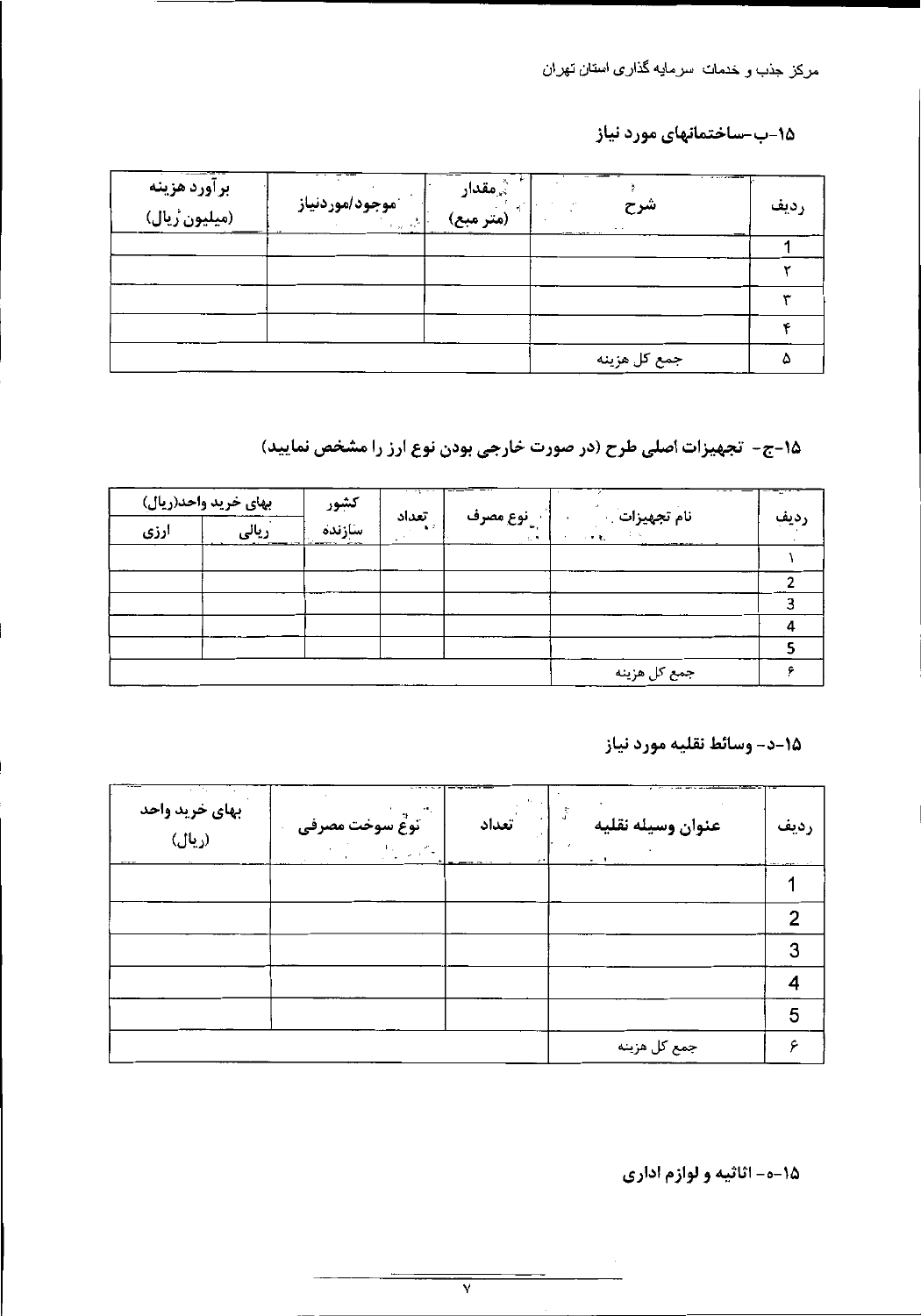۸-معرفی رقبا در منطقه

 $\sim 100$  km s  $^{-1}$ 

and the contract of the

۹-معرفی پتانسیل منطقه در خصوص طرح فوق

۱۰- بیان نوع پروسه نگهداری و نحوه توزیع و فروش

11- فناوري مورد نظر

12-موانع و مشکلات و محدودیت ها

۱۳- راهکارها و پیشنهادات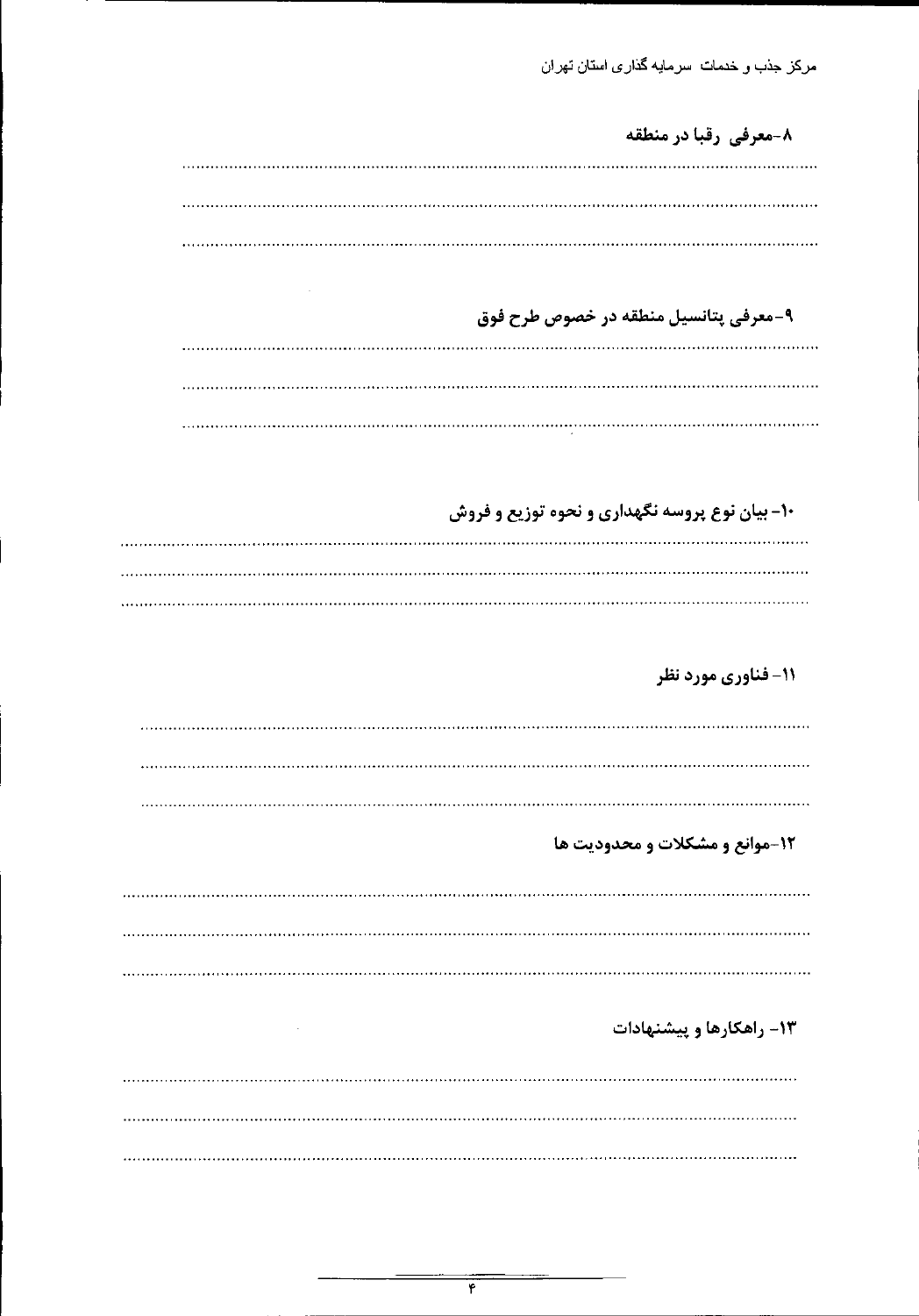۱۶-ج- ماشین آلات طرح (در صورت خارجی بودن نوع ارز را مشخص نمایید)

| <b>بهای خرید واحد(ریال)</b><br>குரி<br>ودالى | م كشور<br>م<br>سازنده | أثنناه أ<br>k,                                                                                                | الم ماشين <mark>الآت وتجميزات</mark> | .<br>היישו<br>رديف |
|----------------------------------------------|-----------------------|---------------------------------------------------------------------------------------------------------------|--------------------------------------|--------------------|
|                                              |                       | $\frac{1}{2}$ , $\frac{1}{2}$ , $\frac{1}{2}$ , $\frac{1}{2}$ , $\frac{1}{2}$ , $\frac{1}{2}$ , $\frac{1}{2}$ | <u>.</u>                             | — ೯                |
|                                              |                       |                                                                                                               |                                      | 2                  |
|                                              |                       |                                                                                                               |                                      | 3                  |
|                                              |                       |                                                                                                               |                                      | 4                  |
|                                              |                       |                                                                                                               |                                      | 5                  |
|                                              |                       |                                                                                                               |                                      | 6                  |
|                                              |                       |                                                                                                               |                                      | 7                  |
|                                              |                       |                                                                                                               |                                      | 8                  |
|                                              |                       |                                                                                                               |                                      | 9                  |
|                                              |                       |                                                                                                               |                                      | 10                 |
|                                              |                       |                                                                                                               |                                      | 11                 |
|                                              |                       |                                                                                                               |                                      | 12                 |
|                                              |                       |                                                                                                               |                                      | 13                 |
|                                              |                       |                                                                                                               |                                      | 14                 |
|                                              |                       |                                                                                                               |                                      | ١۵                 |
|                                              |                       |                                                                                                               |                                      | ۱۶                 |
|                                              |                       |                                                                                                               |                                      | ۱۷                 |
|                                              |                       |                                                                                                               |                                      | ١٨                 |
|                                              |                       |                                                                                                               |                                      | ۱۹                 |

| جمع تل هزينه |  |
|--------------|--|

 $\overline{V}$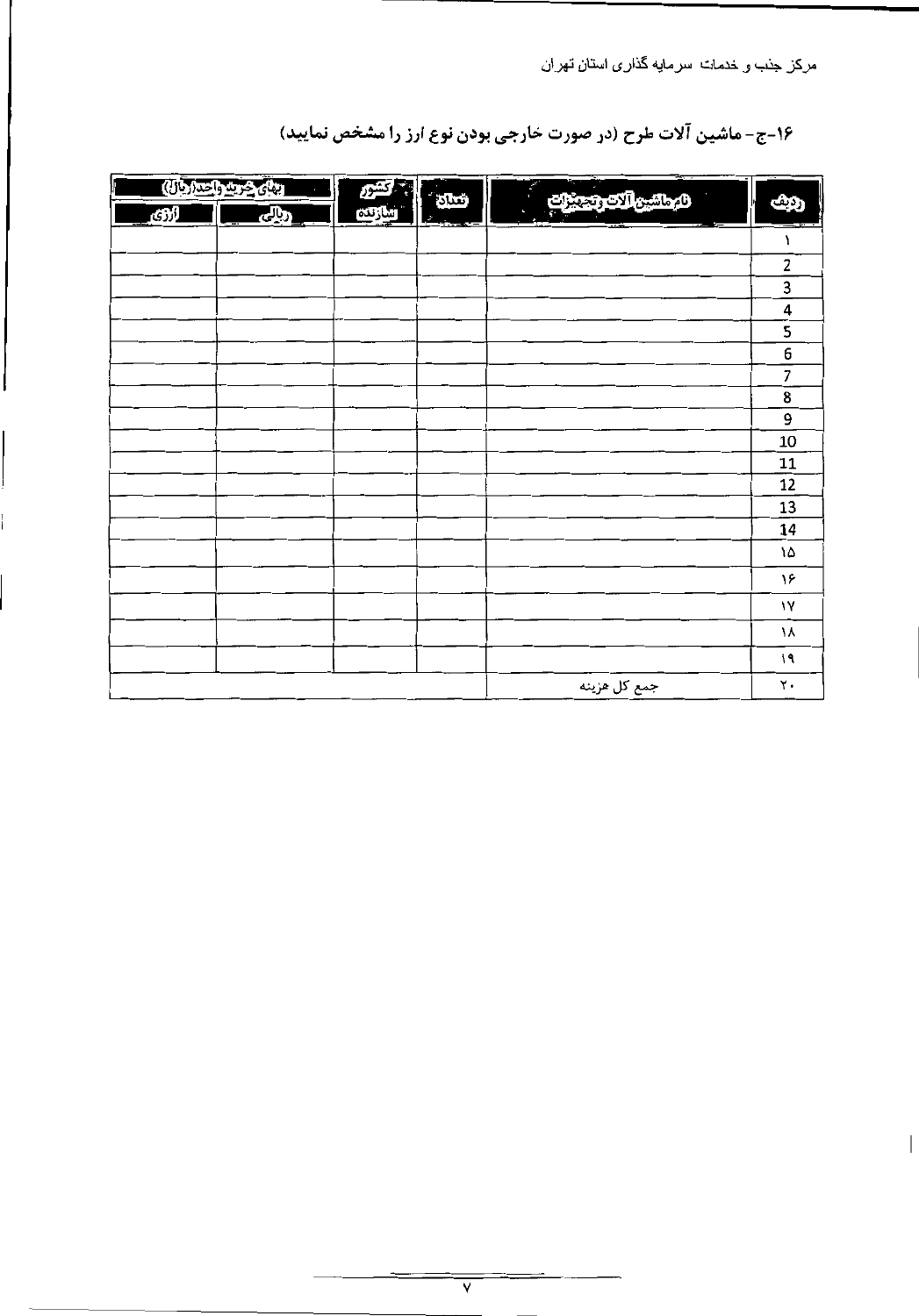# مقدار سرمایه گذاری در بخش تجهیز ساختمان اداری و رفاهی ......................... میلیون ریال.

 $\overline{r}$ 

 $\mathbf{L}$ 

1۵-و- تأسيسات

| <u> رمېنن/کل (پال)</u> | مصات فنئ                                   | تعدادا | حنران تأسيسات            |     |
|------------------------|--------------------------------------------|--------|--------------------------|-----|
| හිරිහත   ගනරුවා        |                                            |        |                          | ديف |
|                        | کیلو وات مورد نیاز:                        |        | انشعاب برق               |     |
|                        | قطر لوله  اينچ                             |        | انشعاب آب                | 2   |
|                        | مترمكعب مورد نياز:                         |        | انشعاب گاز               | 3   |
|                        | ارائه پروانه بهره برداری و مشخصات کامل چاه |        | جاه                      | 4   |
|                        |                                            |        | تجهيزات بمباژ            |     |
|                        |                                            |        | منبع زمينى               | ۶   |
|                        |                                            |        | منبع هوایی               | ۷   |
|                        |                                            |        | سیستم تصفیه آب           |     |
|                        |                                            |        | استخر                    |     |
|                        |                                            |        | تابلو برق اصلى           | ;∙  |
|                        |                                            |        | تابلو برق فرعي           | ۱۱  |
|                        |                                            |        | ترانسفورماتور و متعلقات  | ١٢  |
|                        |                                            |        | تجهيزات پست برق          | ۱۳  |
|                        |                                            |        | تیرگذاری                 | ۱۴  |
|                        |                                            |        | موتور ژانراتور برق       | ١۵  |
|                        |                                            |        | سيستم اعلام و اطفاء حريق | ۱۶  |
|                        |                                            |        | سيستم حفاظتى             | ١٧  |
|                        |                                            |        | فاضلاب بهداشتى           | ١٨  |
|                        |                                            |        | فاضلاب صنعتى             | ١٩  |
|                        |                                            |        | ارتباطات                 | ٢.  |
|                        |                                            |        | جمع كل هزينه             | ۲۱  |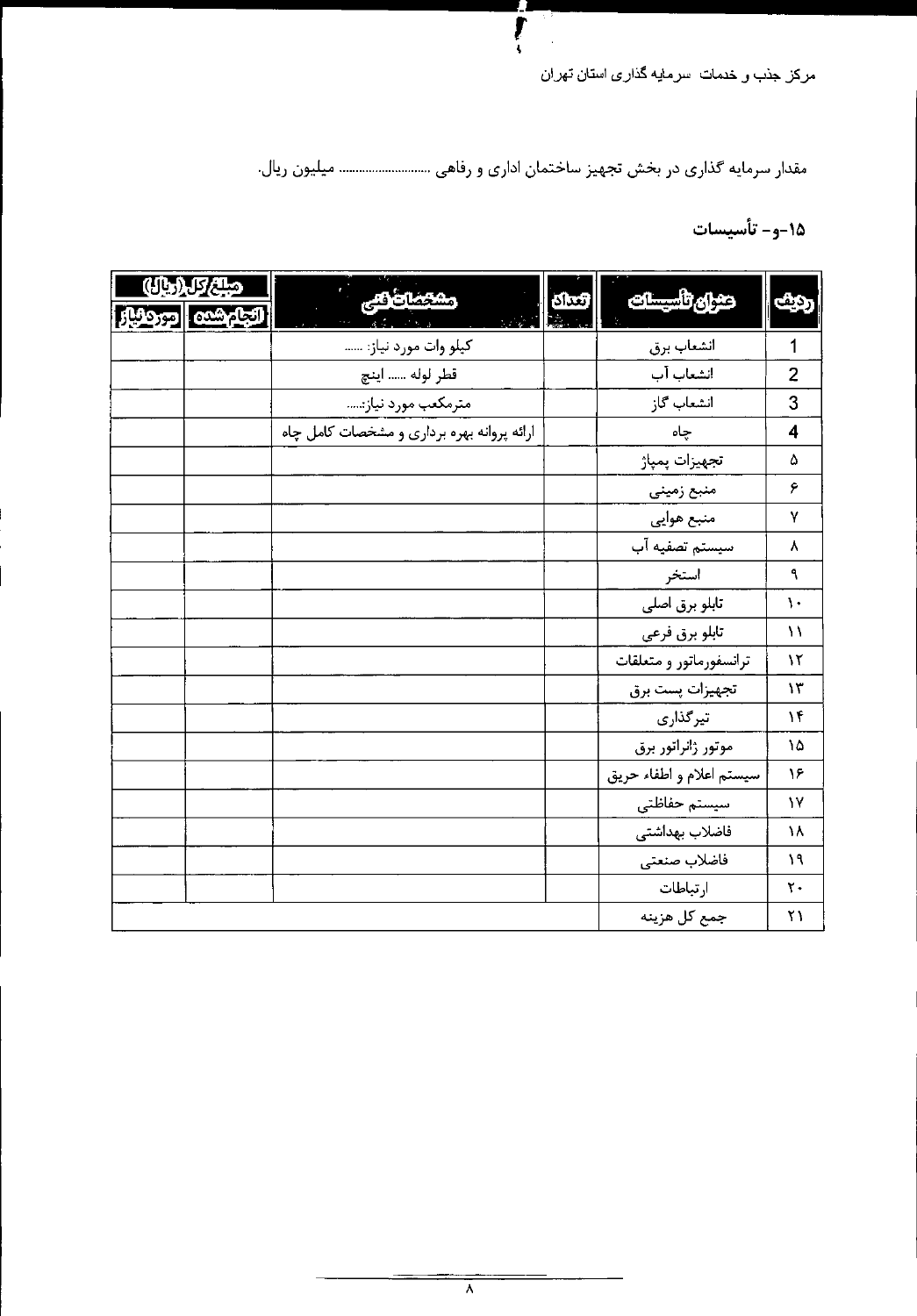### 1۵-ز - زمانبندی طرح

| $\sim$ |  |  | المستخدم المستخدم المستخدم المساحية المستخدم المستخدم المستخدم المستخدم المستخدم المستخدم المستخدم ا |  |                     |                  |  | Ńу        |                                              |
|--------|--|--|------------------------------------------------------------------------------------------------------|--|---------------------|------------------|--|-----------|----------------------------------------------|
| 15     |  |  | $W$                                                                                                  |  | $\ddot{\mathbf{r}}$ | $Y_{\text{max}}$ |  | مدت : سال |                                              |
|        |  |  |                                                                                                      |  | $\Delta$<br>10.     |                  |  |           | شرح کار<br>مآه                               |
|        |  |  |                                                                                                      |  |                     |                  |  |           | انجام مطالعات پیش سرمایه گذاری               |
|        |  |  |                                                                                                      |  |                     |                  |  |           | كسب مجوزهاي لازم و اقدام براي تأمين مالي طرح |
|        |  |  |                                                                                                      |  |                     |                  |  |           | -تأمين خدمات مهندسى                          |
|        |  |  |                                                                                                      |  |                     |                  |  |           | خرید زمین و آماده سازی                       |
|        |  |  |                                                                                                      |  |                     |                  |  |           | عملیات ساختمانی و محوطهسازی                  |
|        |  |  |                                                                                                      |  |                     |                  |  |           | سفارش، خرید و حمل، نصب و راهاندازی تجهیزات   |
|        |  |  |                                                                                                      |  |                     |                  |  |           | سفارش، خرید و حمل، نصب تأسیسات               |
|        |  |  |                                                                                                      |  |                     |                  |  |           | استخدام و آموزش کارکنان                      |
|        |  |  |                                                                                                      |  |                     |                  |  |           | تأخيرهاي پيشبيني نشده                        |

1۵-ح- مواد مصرفی

| .<br>· محل تأمين | ------ | $\cdot$ $ \cdot$ | شرح<br>----  | رديف |
|------------------|--------|------------------|--------------|------|
|                  |        |                  |              |      |
|                  |        |                  |              |      |
|                  |        |                  |              |      |
|                  |        |                  |              |      |
|                  |        |                  |              |      |
|                  |        |                  |              |      |
|                  |        |                  | جمع کل هزینه |      |

the contract of the contract of the

 $\cdot$ 

 $\mathcal{L}(\mathcal{L}(\mathcal{L}(\mathcal{L}(\mathcal{L}(\mathcal{L}(\mathcal{L}(\mathcal{L}(\mathcal{L}(\mathcal{L}(\mathcal{L}(\mathcal{L}(\mathcal{L}(\mathcal{L}(\mathcal{L}(\mathcal{L}(\mathcal{L}(\mathcal{L}(\mathcal{L}(\mathcal{L}(\mathcal{L}(\mathcal{L}(\mathcal{L}(\mathcal{L}(\mathcal{L}(\mathcal{L}(\mathcal{L}(\mathcal{L}(\mathcal{L}(\mathcal{L}(\mathcal{L}(\mathcal{L}(\mathcal{L}(\mathcal{L}(\mathcal{L}(\mathcal{L}(\mathcal{$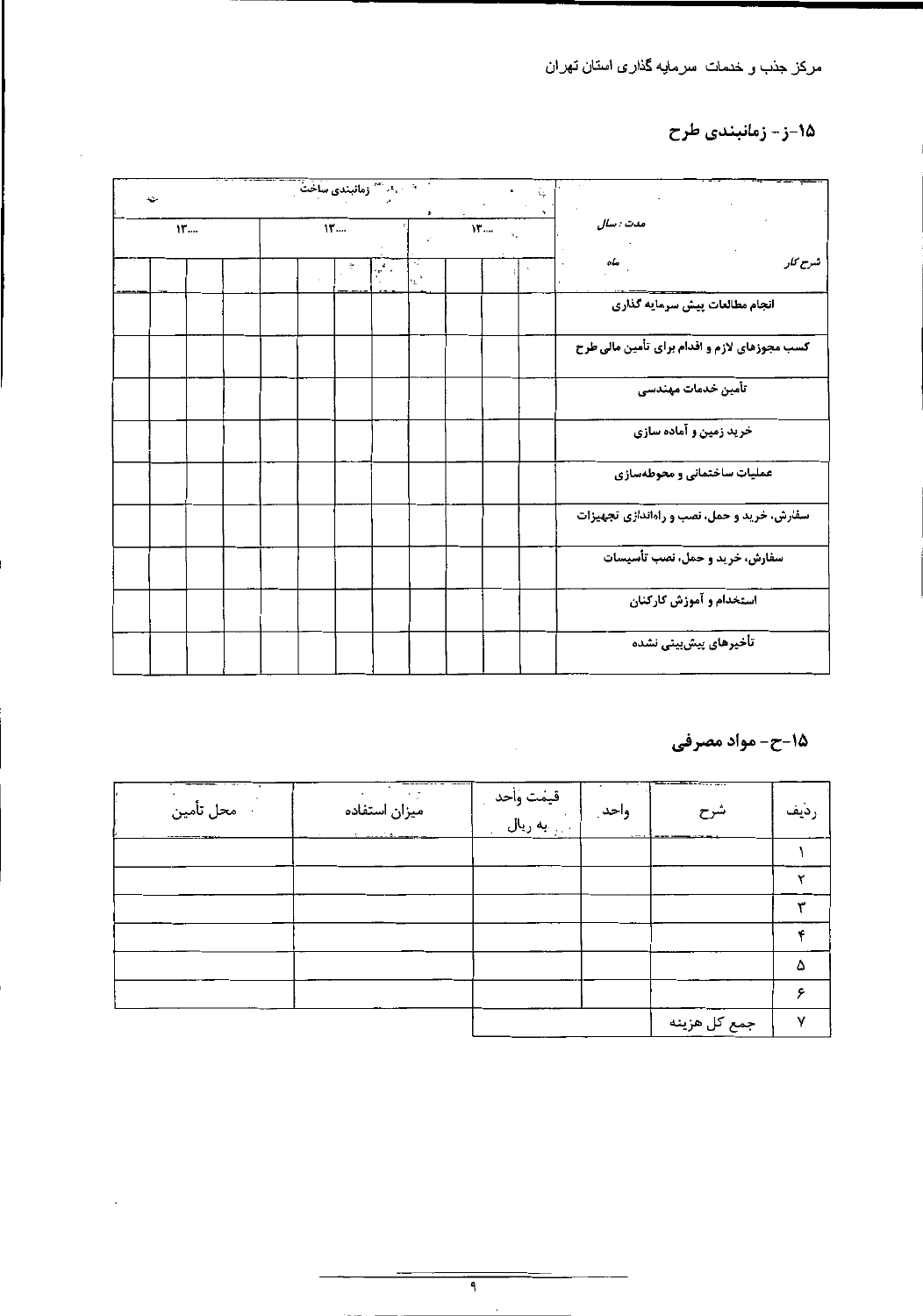17-سازمان های حمایت کننده و دخیل در اجرایطرح

| المطابق المتعصراتهان | تقطة تظ <sup>ب</sup> ات | $\mathcal{L}$ | المصارمان | أرديفه |
|----------------------|-------------------------|---------------|-----------|--------|
|                      |                         |               |           |        |
|                      |                         |               |           |        |
|                      |                         |               |           | ۳      |
|                      |                         |               |           | फ      |
|                      |                         |               |           | ۵      |
|                      |                         |               |           | ۶      |
|                      |                         |               |           | v      |

 $\cdot$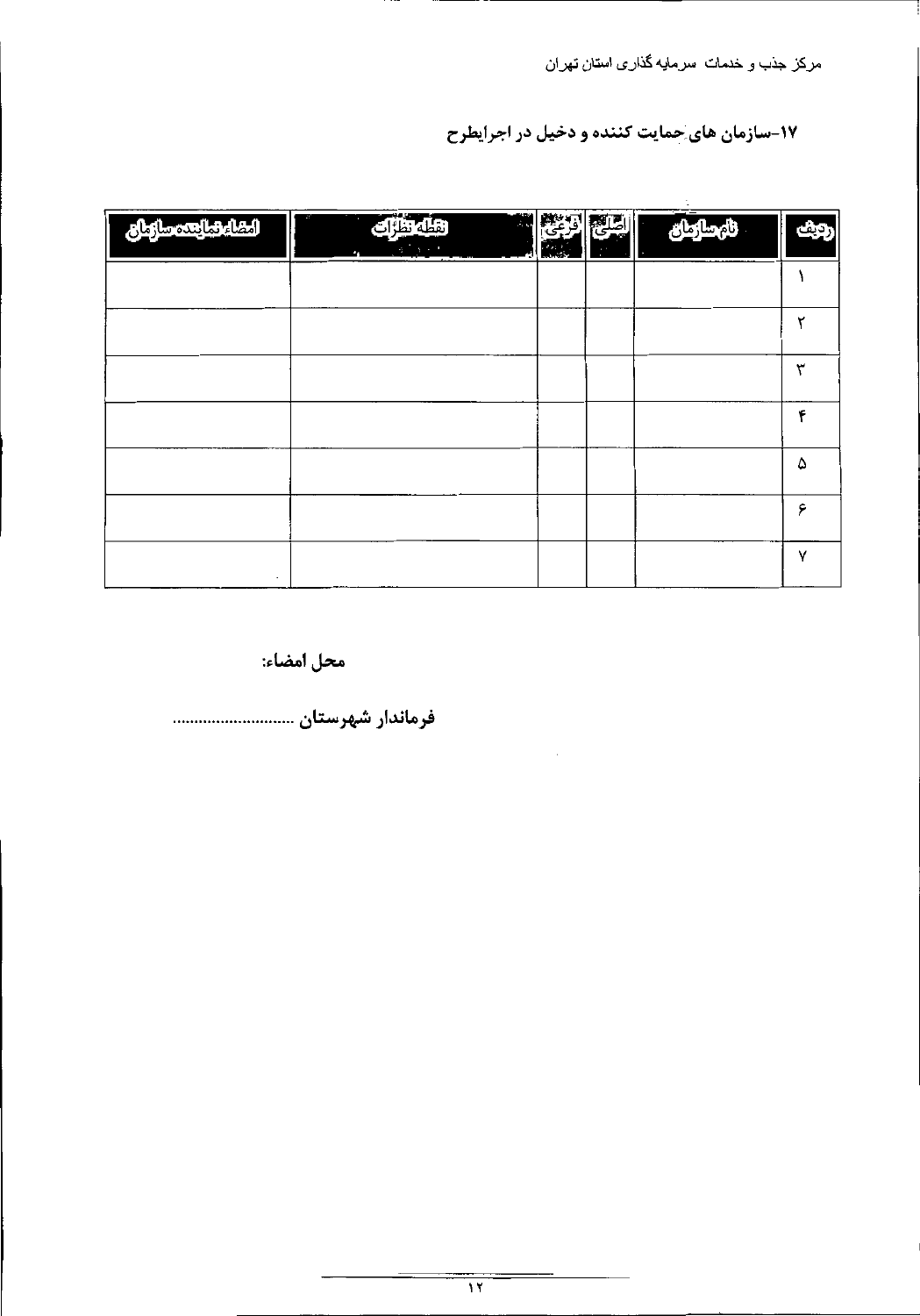#### ۱- موضوع طرح

| شرح<br>$\delta\phi_4$<br>$\mathbf{1}\in\mathbb{S}$ |                                                                                                                                        |
|----------------------------------------------------|----------------------------------------------------------------------------------------------------------------------------------------|
| عنوان طرح                                          |                                                                                                                                        |
| مجري طرح                                           |                                                                                                                                        |
| نوع طرح                                            | ا دامداری $\square$<br>⊡ گردشگری<br>$\Box$ کشاورزی $\Box$<br>ا معدنی $\Box$<br>$\Box$ خدماتی<br>□ صنعتی                                |
|                                                    | توسعه []<br>ایجادی ⊡<br>نوسازی و تجهیز ⊡                                                                                               |
| وضعيت مالكيت محل اجرا                              | دولتى $\Box$<br>□ منابع طبیعی<br>تعاونی $\Box$<br>⊡ تحت پوشش<br>□ خصوصى                                                                |
|                                                    | شهرسازی $\Box$<br>اوقاف $\Box$<br>$\Box$ شهرداری<br>∏ ساير                                                                             |
| مدل سرمایه گذاری                                   | DBFO □<br>MOOT D<br>ROO D<br><b>BOT</b><br>$BOR$ $\square$<br><b>BOL</b> D<br>BOO <sub>1</sub><br>□ BOOT □ تَأْمين مالي خارجي □ خصوصبي |
|                                                    |                                                                                                                                        |



| ارائه خدمات عمومى |        |         |               |                           |
|-------------------|--------|---------|---------------|---------------------------|
| در آمد زائی       | رايگان | جايگزين |               | نوع خدمات<br>وضعيت        |
|                   |        |         | دارد / ندارد  | برون سپاری امدیریت متمرکز |
|                   |        |         | دارد / ندارد  | برون سپاری /مدیریت متمرکز |
|                   |        |         | دارد / تدارد  | برون سپاری امدیریت متمرکز |
|                   |        |         | دارد / ندارد  | برون سپاری امدیریت متمرکز |
|                   |        |         | ادارد / ندارد | برون سپاری امدیریت متمرکز |
|                   |        |         | دارد / تدارد  | برون سپاری امدیریت متمرکز |

- توضيح: منظور از نوع خدمت ,خدماتي است كه با اجراي اين پروژه از جمله تقويت حمل ونقل,صنايع تبديلي,تكميل و بسته بندي و سایر خدمات جنبی ایجاد می گردد.

منظور از برون سپاری ,واگذاری خدمات فوق به سایر سرمایه گذاران و مدیریت متمرکز,انجام خدمات توسط همان سرمایه گذار می باشد.

 $\overline{\tau}$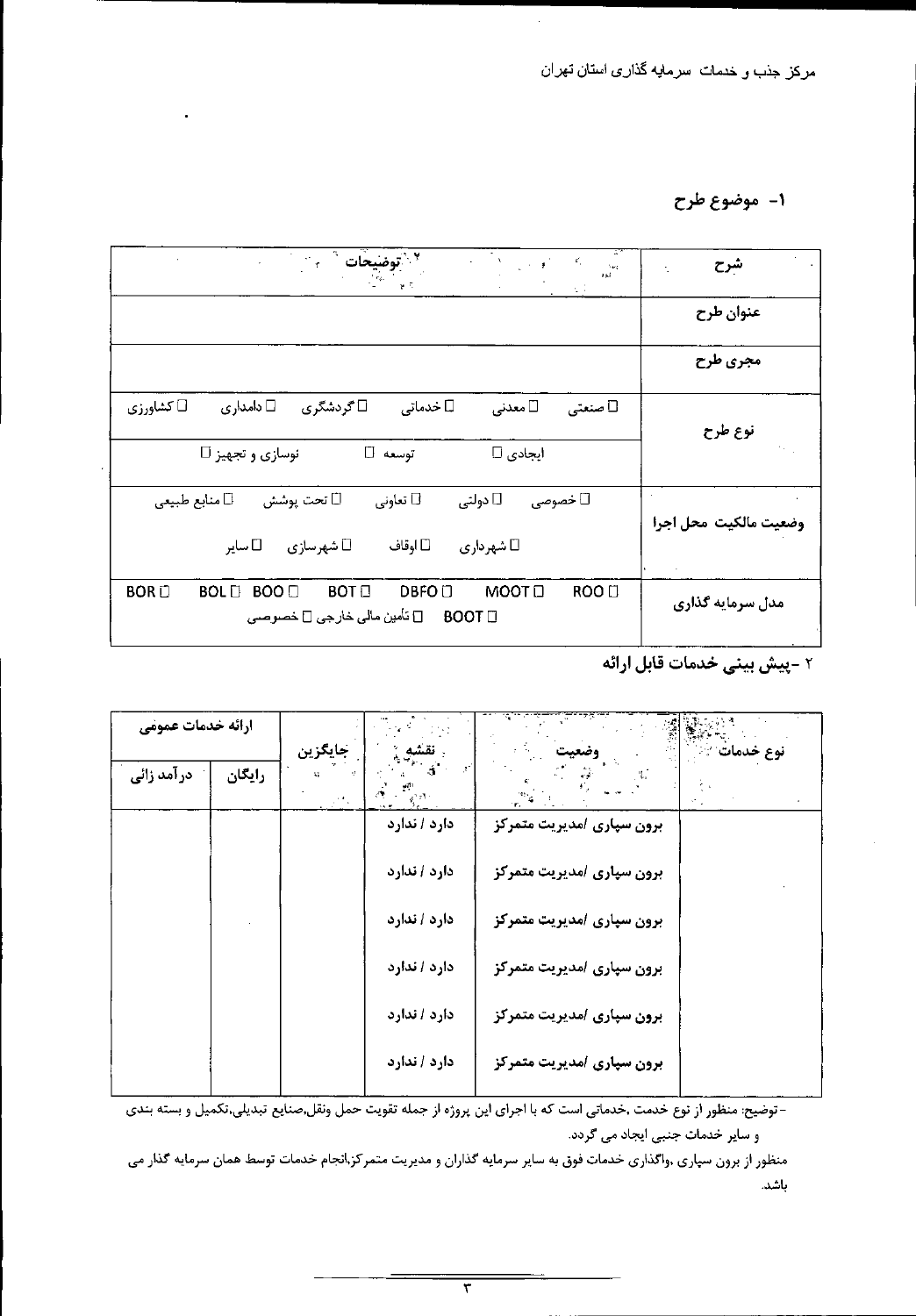#### ۱۴-محل های اجرای طرح

محل اجرای طرح: (چنانچه محل مورد نظر شهرک صنعتی می باشد، شماره قطعه و بلوک ذکر گردد)

|  |  | 14.147<br>مساحت زمين | نام منطقه یا بخش | رديف |
|--|--|----------------------|------------------|------|
|  |  |                      |                  |      |
|  |  |                      |                  |      |
|  |  |                      |                  |      |
|  |  |                      |                  |      |
|  |  |                      |                  |      |
|  |  |                      |                  |      |

۱۵ -ا**رزیابی طرح به لحاظ اقتصادی**( جداول زیر بمنظور ارزیابی حداقلی از پروژه مذکور که دارای توجیه اقتصادی می باشد است)

| انسىت درامد | درآمد خالص | د, امد دا ۱ | هزينه کل | هزینه ثابت   هزینه جاری |  |
|-------------|------------|-------------|----------|-------------------------|--|
| به هزینه    |            |             |          |                         |  |
|             |            |             |          |                         |  |

۱۶-حداقل سرمایه گذاری در پروژه که دارای توجیه اقتصادی می باشد به ظرفیت:...............

( جداول زیر بمنظور ارزیابی حداقلی ,از پروژه مذکور که دارای توجیه اقتصادی می باشددر نظر گرفته شده است)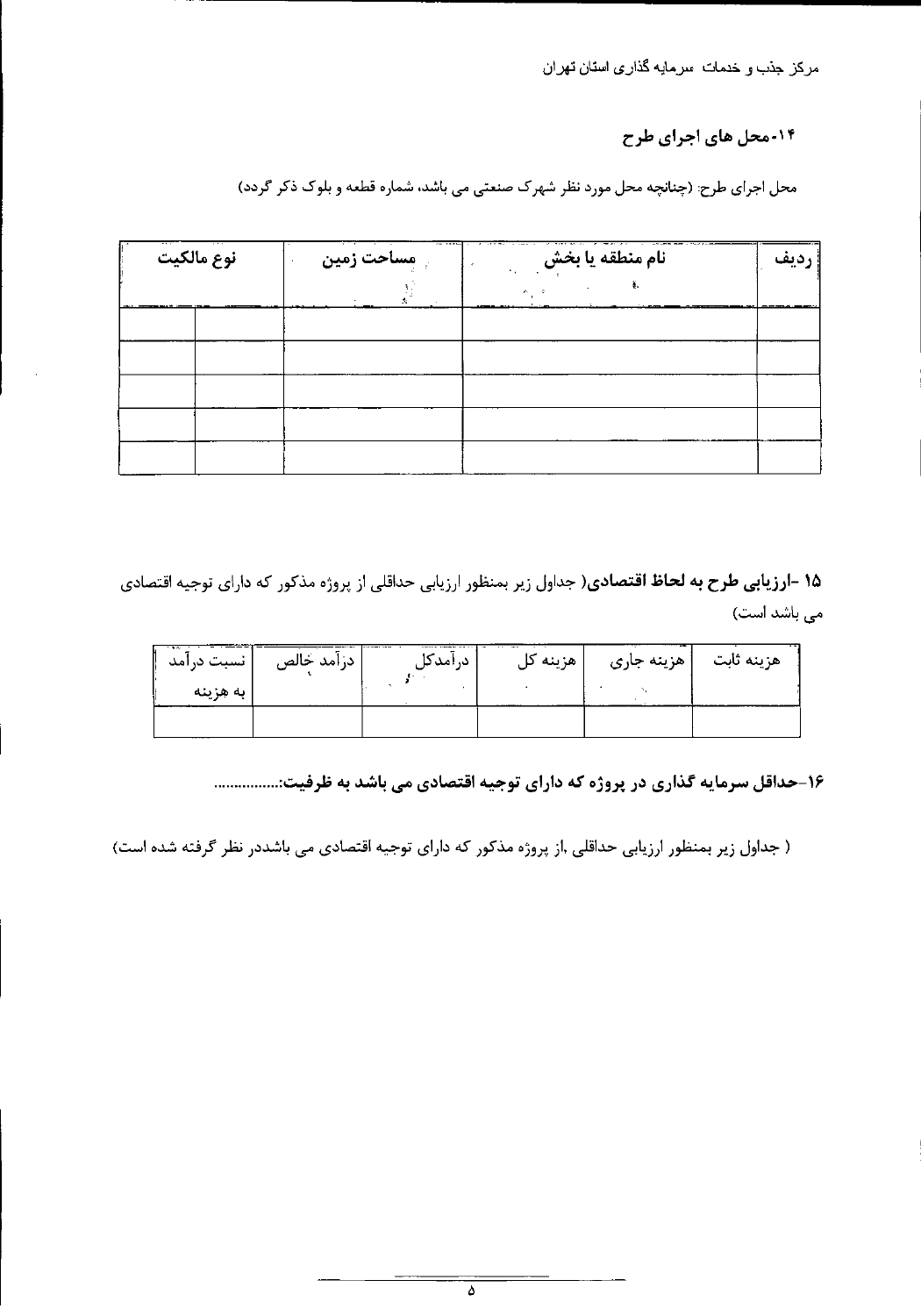#### 15-ط-منابع انسانی

تعداد اشتغال زایی مستقیم طرح ........................... نفر و غیر مستقیم ......................... نفر پیش بینی می شود.

## 15-ي- برآورد هزينه و درآمد طرح

| $\frac{1}{2}$<br>DE SAMPL |  |
|---------------------------|--|
| سرمایه گذاری ثابت         |  |
| سرمایه در گردش            |  |
| درآمد کل                  |  |
| درآمد خالص                |  |

۱۶ -سازمان های حمایت کننده و دخیل در اجرای طرح

| <b>مَنْ الْمَلْجَمَعِ الْمُشَاءُ نَمَايِندُ</b> هِ ٱسْارِمانَ | اصلى   فرعى   $\left  \begin{array}{c} \mathbb{R}^m \end{array} \right $ |  |   |
|---------------------------------------------------------------|--------------------------------------------------------------------------|--|---|
|                                                               |                                                                          |  |   |
|                                                               |                                                                          |  |   |
|                                                               |                                                                          |  |   |
|                                                               |                                                                          |  | ۴ |
|                                                               |                                                                          |  | Δ |
|                                                               |                                                                          |  | ¢ |
|                                                               |                                                                          |  | v |

محل امضاء: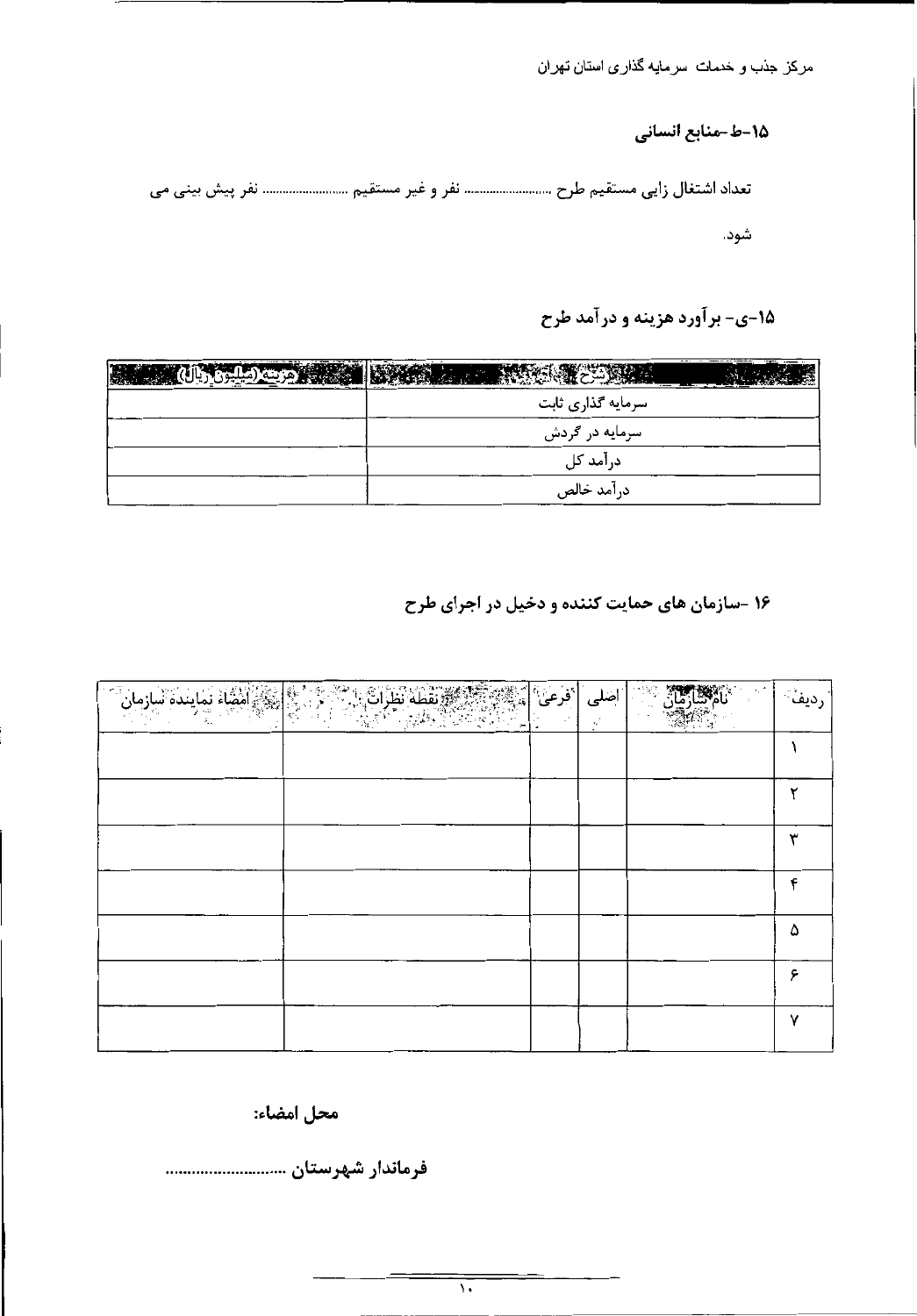

مرکز جذب و خدمات سرمایه گذاری استان تهران

نوع پروژه: خدماتی

عنوان پروژه:

محل اجرا: شهرستان ....

فرمانداری شهرستان:.........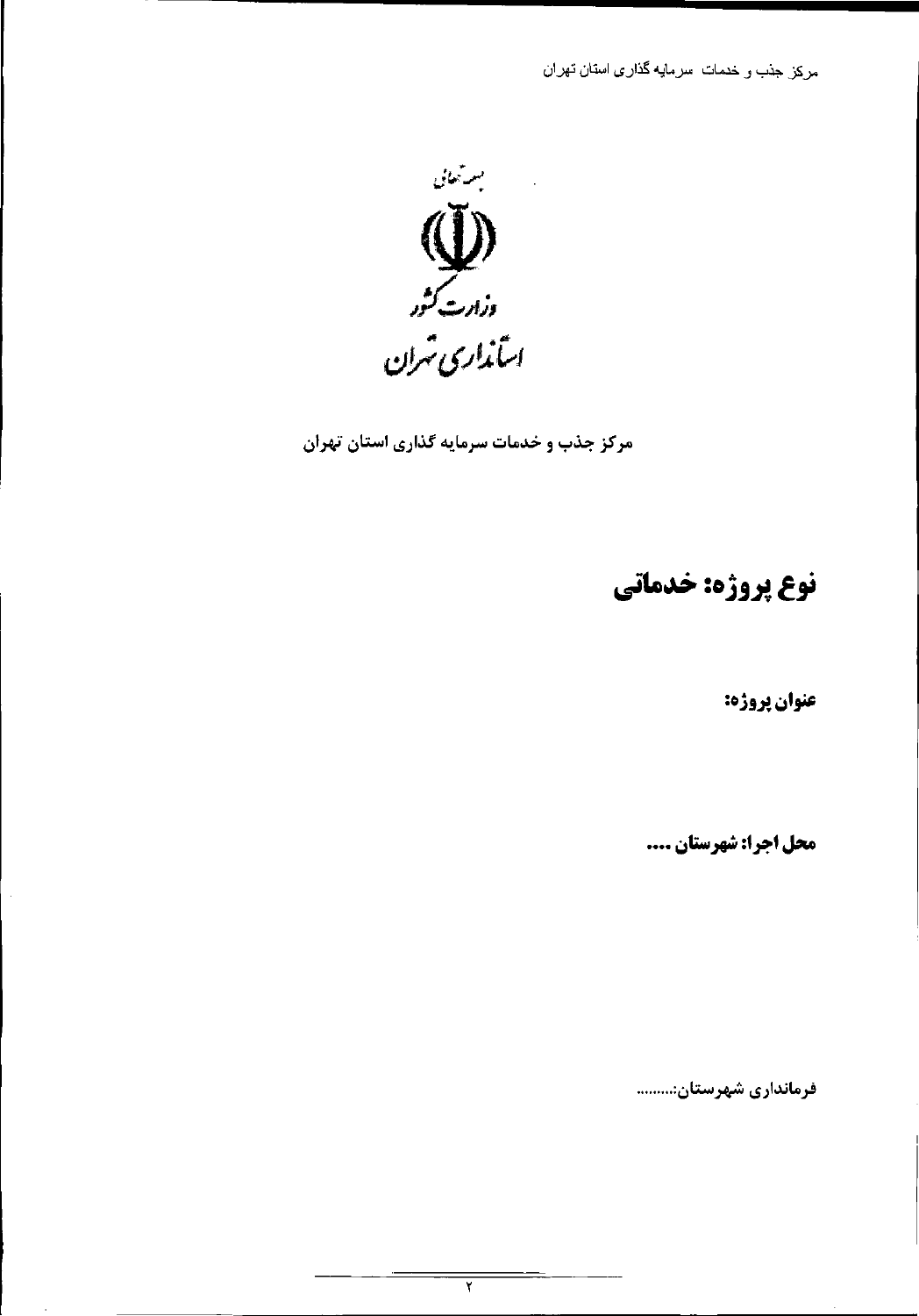#### 16-الف- محوطه سازي

| دواجنة | مقدار | المستبدأ الأشرح المنا       | <del>ر</del> ديف |
|--------|-------|-----------------------------|------------------|
|        |       | تسطیح و خاکبرداری و خاکریزی |                  |
|        |       | جدولبندی و کانال کشی        | 2                |
|        |       | روشنايي محوطه               | 3                |
|        |       | خیابان کشی و آسفالت         |                  |
|        |       | جاده کشی و ایجاد راه        | 5                |
|        |       | فضای سبز                    | 6                |
|        |       | درهای ورودی                 |                  |
|        |       | دیوارکشی                    | 8                |
|        |       | پارکینگ                     | 9                |
|        |       | جمع کل هزينه                |                  |

۱۶-ب- ساختمانهای مورد نیاز



 $\epsilon$ 

 $\mathcal{L}(\mathcal{L})$  , and  $\mathcal{L}(\mathcal{L})$  , and  $\mathcal{L}(\mathcal{L})$ 

| <b>Experience of the Community</b><br>Ш | <u> مترامریع</u> | Ш<br>$\mathbf{A}^{\mathcal{L}}$ | $\mathcal{L}$<br>il |              |               |
|-----------------------------------------|------------------|---------------------------------|---------------------|--------------|---------------|
|                                         |                  |                                 |                     |              |               |
|                                         |                  |                                 |                     |              | ۷             |
|                                         |                  |                                 |                     |              | ٣             |
|                                         |                  |                                 |                     |              | ۴             |
|                                         |                  |                                 |                     |              | ۵             |
|                                         |                  |                                 |                     |              | ۶             |
|                                         |                  |                                 |                     |              | M             |
|                                         |                  |                                 |                     |              | λ             |
|                                         |                  |                                 |                     |              | ٩             |
|                                         |                  |                                 |                     |              | $\mathcal{L}$ |
|                                         |                  |                                 |                     | جمع كل هزينه | $\mathcal{V}$ |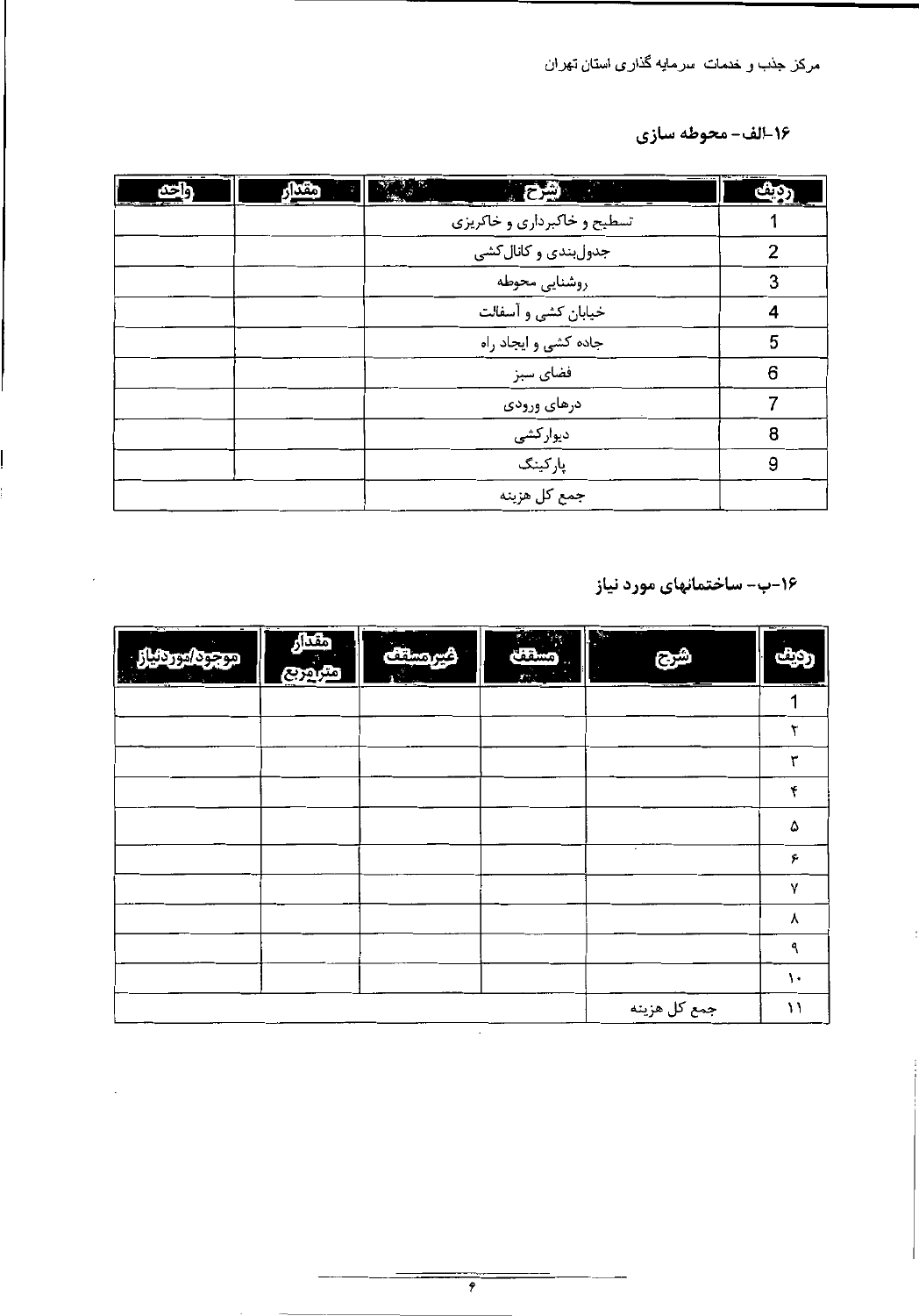

# جناب آقاي فرمانداري محترم شهرستان

سلام عليكم پیرو مکاتبات قبلی و هماهنگی ها و مباحث حضوری پیرامون لزوم انجام اقدامات مورد نیاز جهت تسریع درجلب وجـذب سرمایه گذاری در منطقه بمنظور شکوفایی اقتصادی بپیوست فرم های تدوین شده توسط مرکز ارسال میگـردد شایـسته است دستور فرمايند. پروژه های دارای قابلیت سرمایه گذاری داخلی و خارجی را با بهره گیری از کمیتـه تـشکیل شـده در شهرسـتان شـامل

دستگاههای اجرایی ذیربط تشکل های مرتبط مردم نهاد و موسسات و دانشگاههای منطقه تهیه و در قالب فـرم ارســالی

تنظیم و حداکثر ظرف مدت یکماه آتی به استانداری ارسال فرمایند پروژهای مذکور پس از بررسی های مربوطـه ضــمن درج در سایت مرکز در همایشی که در آن شهرستان برگزار می گردد به متقاضیان و سرمایه گذاران معرفی و ارائه خواهد گردید لذا تاریخ پیشنهادی را با پیش بینی زمان لازم برای برگزاری هرچه بهتر این همایش اعلام فرمایند . . قابل ذکر است که اهداف و چهار چوب های مورد نظر جهت ارائه هرچه بهتر فرصت های سرمایه گذاری بمنظـور بهـره برداری در همایش سرمایه گذاری بپیوست ارسال می گردد لذا شایسته است نتیجه اقدامات انجام شده را حداقل هفته ای يكبار گزارش فرمائيد .

كفلامحسين مظفري معاون توسعه مدیریت و منابع انسانی استانداری و رئیس مرکز جذب و خدمات سُرمایه گذاری استان تهران

آدرس : ميدان آرژانتين – بلوار آفريقا – خيابان شهيد دادمان – جنب وزارت راه و شهر سازي کد پستی : ۱۵۱۹۹۹۷۱۱۳ تلفن : ٨-٨۴۶٩٢٧٠ بست الكترونيك: lnfo@ostan-th.ir پایگاه اطلاع رسانی وب : www.ostan-th.ir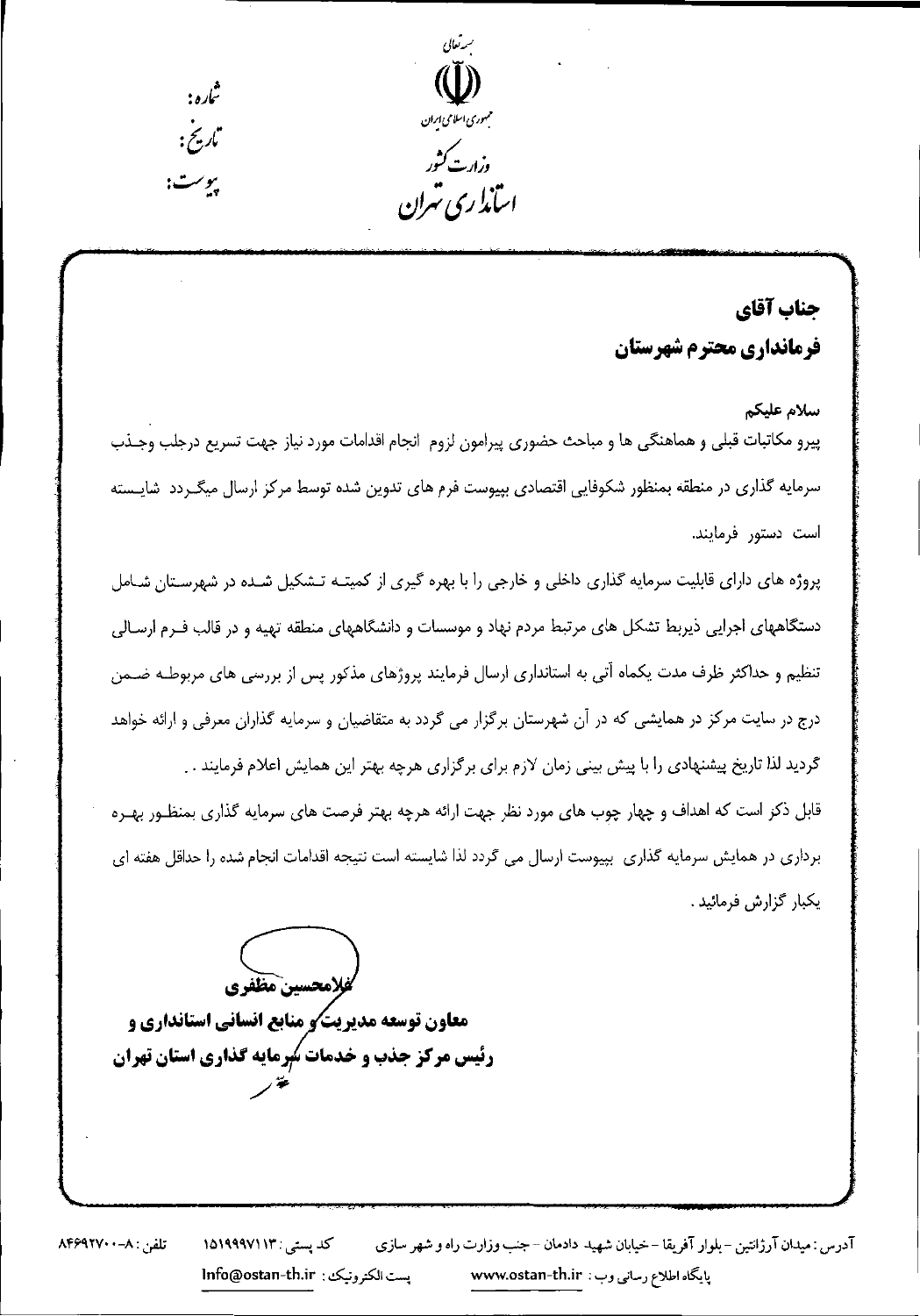۱۴- ارزیابی طرح به لحاظ اقتصادی(پس از براورد ردیف ۱۵ تکمیل می شود.)

| <b>The Commission Contract Contract Contract</b><br>н<br>ÌзI<br>Ħ |                                               | <u>. на стр</u>                                                                                                                                                                                                                      | ----<br>BП     | <b>The contract of the contract of the contract of the contract of the contract of the contract of the contract of the contract of the contract of the contract of the contract of the contract of the contract of the contract </b> |                                                                                                                 |
|-------------------------------------------------------------------|-----------------------------------------------|--------------------------------------------------------------------------------------------------------------------------------------------------------------------------------------------------------------------------------------|----------------|--------------------------------------------------------------------------------------------------------------------------------------------------------------------------------------------------------------------------------------|-----------------------------------------------------------------------------------------------------------------|
| $\sim$ $\sim$ $\sim$ $\sim$                                       | the state of the state of the state<br>$\sim$ | <u>and the companished and the same of the same of the same of the same of the same of the same of the same of the same of the same of the same of the same of the same of the same of the same of the same of the same of the s</u> | <u>ua cate</u> |                                                                                                                                                                                                                                      | the contract of the contract of the contract of the contract of the contract of the contract of the contract of |

۱۵-حداقل سرمایه گذاری در پروژه که دارای توجیه اقتصادی می باشد به ظرفیت:...............

( جداول زیر بمنظور ارزیابی حداقلی ,از پروژه مذکور که دارای توجیه اقتصادی می باشددر نظر گرفته شده است)

15-الف- محوطه سازي

 $\sim 100$  km s  $^{-1}$ 

 $\sim$ 



| ا  <u>(مینتون ری</u> ال)] | 2000 - - - -                |    |
|---------------------------|-----------------------------|----|
|                           | تسطیح و خاکبرداری و خاکریزی |    |
|                           | جدولبندی و کانال کشی        | 2  |
|                           | روشنايي محوطه               |    |
|                           | خیابان کشی و آسفالت         | 4  |
|                           | جاده کشی و ایجاد راه        | 5  |
|                           | فضای سبز                    | 6  |
|                           | درهای ورودی                 |    |
|                           | دیوارکشی                    | 8  |
|                           | پارکینگ                     | 9  |
|                           | جمع کل هزینه                | ١. |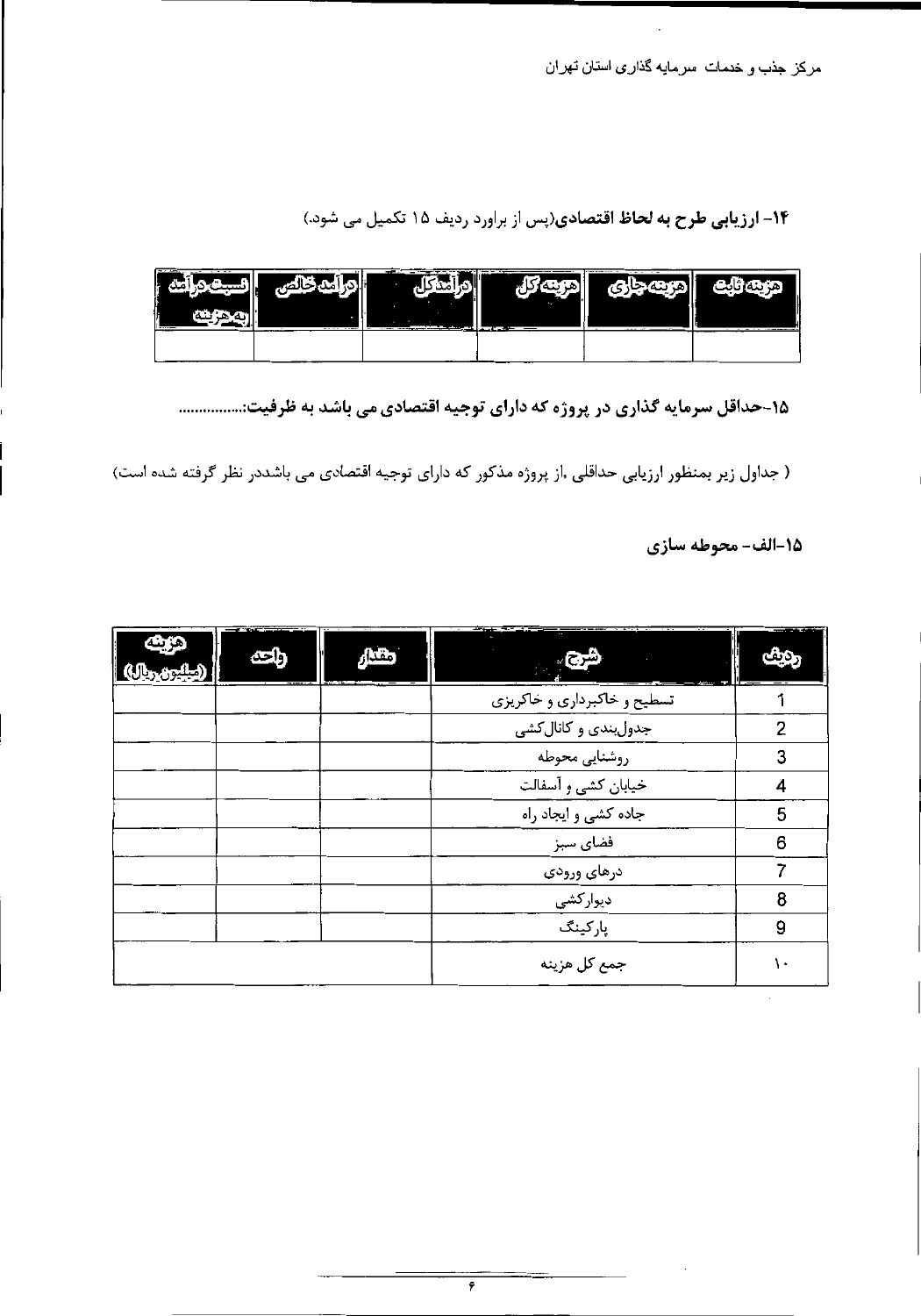۱۶-ه-اثاثیه و لوازم اداری

مقدار سرمایه گذاری در بخش تجهیز ساختمان اداری و رفاهی مسسسسسسسس میلیون ریال.

16-و- هزينه خريد دام

|           | ِ بهای خرید واحد (میلیون ریال) |        | $\sim$ 3<br>واحد | Website.<br>﴿ تَعْدَادُ |       |
|-----------|--------------------------------|--------|------------------|-------------------------|-------|
| مورد نیاز | انجام شده                      | . نژاد |                  |                         | شرح   |
|           |                                |        |                  |                         |       |
|           |                                |        |                  |                         |       |
|           |                                |        |                  |                         | تلقيح |

1۶-ز- زمانبندی طرح

|  |     | زمانبندي ساخت |           |                                     |  |              |                                              |
|--|-----|---------------|-----------|-------------------------------------|--|--------------|----------------------------------------------|
|  | ۱۳. |               | $\ddotsc$ | $yr_{\dots}$                        |  | $\mathbf{W}$ | مدت .<br>مدت .<br>سال                        |
|  |     |               |           | $\mathcal{L}=\mathcal{L}^{\bullet}$ |  |              | شرح کار<br>ماه                               |
|  |     |               |           |                                     |  |              | انجام مطالعات پیش سرمایه گذاری               |
|  |     |               |           |                                     |  |              | کسب مجوزهای لازم و اقدام برای تأمین مالی طرح |
|  |     |               |           |                                     |  |              | خرید زمین و آماده سازی                       |
|  |     |               |           |                                     |  |              | انتخاب مجری طرح (پیمانکاران)                 |
|  |     |               |           |                                     |  |              | عملیات ساختمانی و محوطهسازی                  |
|  |     |               |           |                                     |  |              | سفارش، خرید و حمل ماشینآلات                  |
|  |     |               |           |                                     |  |              | تأسيسات                                      |
|  |     |               |           |                                     |  |              | خريد دام                                     |
|  |     |               |           |                                     |  |              | استخدام و آموزش کارکنان                      |
|  |     |               |           |                                     |  |              | بهرهبردارى آزمايشى                           |
|  |     |               |           |                                     |  |              | تأخيرهاى پيشبينى نشده                        |